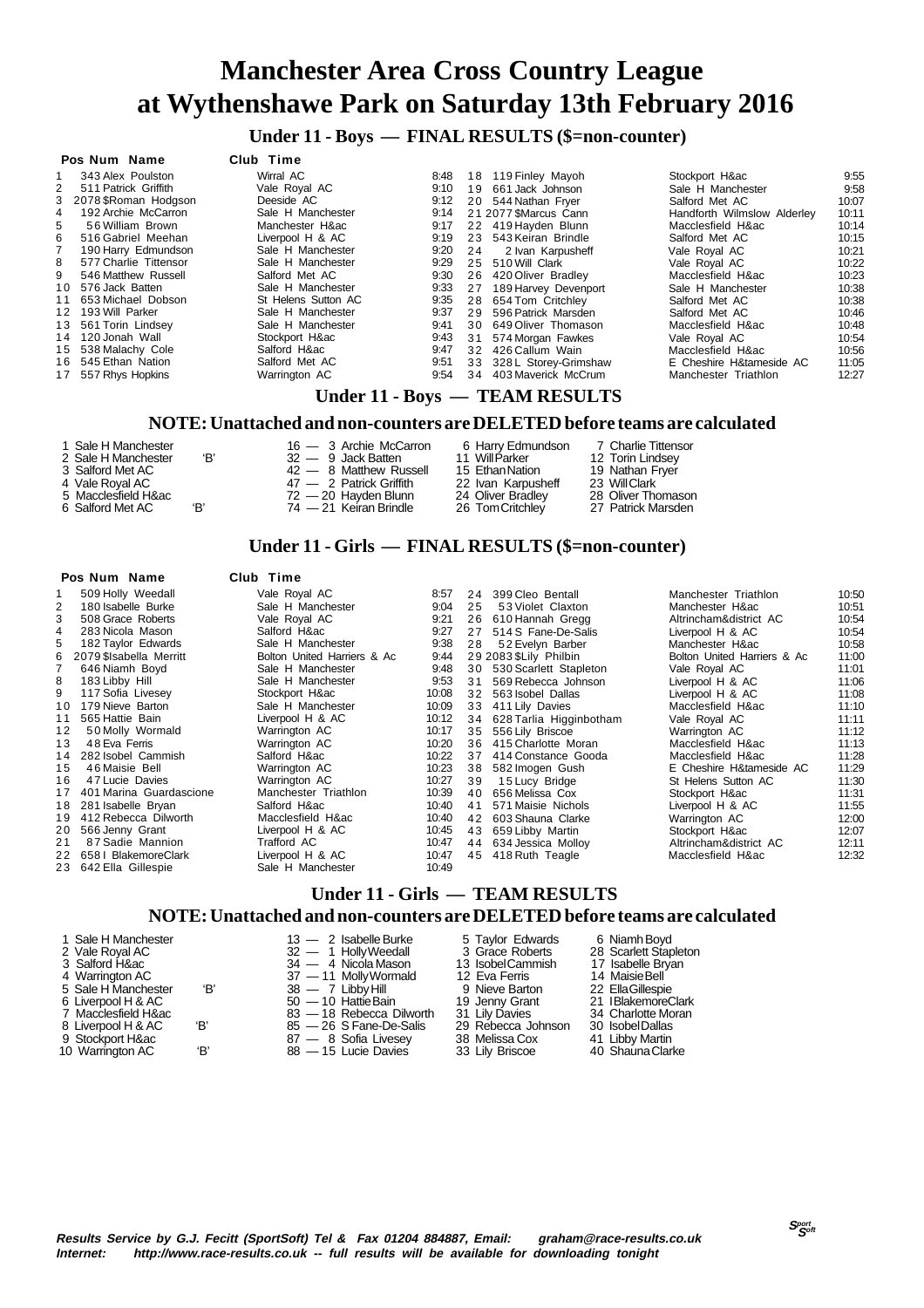**Under 13 - Boys — FINAL RESULTS**

#### **Pos Num Name Club Time**

|    | 6 Edward Pettitt      | Vale Royal AC            | 11:59 | 17 | 296 Samuel Bryan                | Salford H∾          | 13:10 |
|----|-----------------------|--------------------------|-------|----|---------------------------------|---------------------|-------|
| 2  | 299 Sam Hopkins       | Salford H∾               | 12:02 | 18 | 133 Fares Ibrahim               | Stockport H∾        | 13:14 |
|    | 99 Joe Bentall        | Trafford AC              | 12:04 | 19 | 298 Oliver Cook                 | Salford H∾          | 13:15 |
| 4  | 348 Louis Johnston    | Wirral AC                | 12:04 | 20 | 26 Charlie Roberts              | St Helens Sutton AC | 13:16 |
| 5  | 487 Lucas Haves       | Warrington AC            | 12:10 | 21 | 98 Alex Bailey                  | Trafford AC         | 13:23 |
| 6  | 302 Lewis Royle       | Salford H∾               | 12:19 | 22 | 488 Joe Roberts                 | Warrington AC       | 13:29 |
|    | 100 Tom Bentall       | Trafford AC              | 12:38 | 23 | 23 Michael Brussels             | St Helens Sutton AC | 13:44 |
| 8  | 436 Finley Profitt    | Macclesfield H∾          | 12:41 | 24 | 475 Max Clav                    | Trafford AC         | 14:08 |
| 9  | 644 Alex Finney       | Stockport H∾             | 12:43 |    | 25 497 Alex Macfarlane          | Stockport H∾        | 14:20 |
|    | 10 435 James Doorbar  | Macclesfield H∾          | 12:46 | 26 | 297 Joe Coggins                 | Salford H∾          | 15:04 |
|    | 11 467 Joe Browne     | Macclesfield H∾          | 12:47 |    | 27 531 Nathan Stapleton         | Vale Royal AC       | 15:09 |
|    | 12 437 Thomas Roberts | Macclesfield H∾          | 12:48 | 28 | 652 Harley Chadwick             | St Helens Sutton AC | 15:29 |
|    | 13 643 Greg Dari      | E Cheshire H&tameside AC | 12:49 | 29 | 25 Liam Houghton                | St Helens Sutton AC | 15:31 |
|    | 14 131 Edward Corden  | Stockport H∾             | 12:55 | 30 | 65 Lorcan Cronin                | Manchester H∾       | 16:47 |
|    | 15 655 Finan Johnston | Wirral AC                | 13:03 | 31 | 469 Alexander Moss              | Macclesfield H∾     | 16:53 |
| 16 | 101 Oliver Choi       | Trafford AC              | 13:04 |    |                                 |                     |       |
|    |                       |                          |       |    | Under 13 - Boys — TEAM RESULTS  |                     |       |
|    | 1 Salford H∾          | $25 - 2$ Sam Hopkins     |       |    | 6 Lewis Royle                   | 17 Samuel Bryan     |       |
|    | 2 Trafford AC         | $26 - 3$ Joe Bentall     |       |    | 7 Tom Bentall<br>16 Oliver Choi |                     |       |
|    | 3 Macclesfield H∾     | $29 - 8$ Finley Profitt  |       |    | 10 James Doorbar                | 11 Joe Browne       |       |

### **Pos Num Name Club Time**

|                 | סטוטטו ו וואוט וי      |                      |
|-----------------|------------------------|----------------------|
| $\overline{2}$  | 208 Maisie Wiseman     |                      |
| 3               | 346 Ellen-Mary Kearney |                      |
| 4               | 202 Laura Hole         |                      |
| 5               | 197 Anouska Brooks     |                      |
| 6               | 293 Emily Russell      | Co.Co.Co.Co.Co.Co.Co |
| $\overline{7}$  | 330 Megan Lewis        |                      |
| 8               | 205 Penny Townsend     |                      |
| 9               | 125 Daisy Keigher      |                      |
| 10 <sup>°</sup> | 290 C Haywood-Percival |                      |
| 11              | 295 Sophie Smith       |                      |
| 12              | 124 Esther Hulley      |                      |
| 13              | 430 Libby Greeney      | Ņ                    |
| 14              | 291 Samantha Mason     | ŝ                    |
|                 | 15 329 Freya Handley   | E                    |
| 16              | 462 Christie Allen     | E                    |

#### 1 Sale H Manchester 11 — 2 Maisie Wiseman 4 Laura Hole 5 Anouska Brooks 1 Sale H Manchester 11 — 2 Maisie Wiseman 1 Laura Hole 5 Anouska Bro 2 Salford H&ac 2 Salford H&ac 27 — 6 Emily Russell 10 C Haywood-Percival 11 Sophie Smith<br>2 Salford H&ac 27 — 6 Emily Russell 10 C Haywood-Percival 11 Sop 3 E Cheshire H&tameside AC 38 — 7 Megan Lewis 15 Freya Handley 16 Christie Allen 4 Stockport H&ac 40 — 9 Daisy Keigher 12 Esther Hulley 19 Lauren Burgess 5 Sale H Manchester 'B' 43 — 8 Penny Townsend 17 Scarlett Whittaker 18 Ava Taylor

- 
- 

 4 Stockport H&ac 41 — 9 Alex Finney 14 Edward Corden 18 Fares Ibrahim 5 St Helens Sutton AC 71 — 20 Charlie Roberts 23 Michael Brussels 28 Harley Chadwick

#### **Under 13 - Girls — FINAL RESULTS**

|    | $1.93$ IVAIII IVAIIIV     | VIUN IIIIV               |       |     |                        |                     |       |
|----|---------------------------|--------------------------|-------|-----|------------------------|---------------------|-------|
|    | 431 Sian Heslop           | Macclesfield H∾          | 12:57 | 17  | 206 Scarlett Whittaker | Sale H Manchester   | 14:56 |
|    | 208 Maisie Wiseman        | Sale H Manchester        | 13:38 |     | 18 622 Ava Taylor      | Sale H Manchester   | 15:09 |
| 3  | 346 Ellen-Mary Kearney    | Wirral AC                | 13:47 | 19  | 122 Lauren Burgess     | Stockport H∾        | 15:13 |
| 4  | 202 Laura Hole            | Sale H Manchester        | 13:50 | 20  | 129 Ella Taylor        | Stockport H∾        | 15:23 |
| 5. | 197 Anouska Brooks        | Sale H Manchester        | 13:52 | 21  | 62 Alice Jones         | Manchester H∾       | 15:24 |
| 6. | 293 Emily Russell         | Salford H∾               | 13:53 |     | 22 631 Caitlin Doohan  | Sale H Manchester   | 15:25 |
|    | 330 Megan Lewis           | E Cheshire H&tameside AC | 13:54 |     | 23 594 E ColguhounLynn | Sale H Manchester   | 15:32 |
| 8  | 205 Penny Townsend        | Sale H Manchester        | 13:58 |     | 24 289 Erin Grime      | Salford H∾          | 15:33 |
| 9  | 125 Daisy Keigher         | Stockport H∾             | 14:05 |     | 25 294 Natalia Russell | Salford H∾          | 15:39 |
|    | 10 290 C Havwood-Percival | Salford H∾               | 14:09 | 26. | 96 Lauren Howley       | Trafford AC         | 15:49 |
|    | 11 295 Sophie Smith       | Salford H∾               | 14:13 | 27  | 618 Hazel Shaw         | Manchester H∾       | 15:58 |
|    | 12 124 Esther Hulley      | Stockport H∾             | 14:28 | 28  | 97 Emily Wolstencroft  | Trafford AC         | 16:13 |
|    | 13 430 Libby Greeney      | Macclesfield H∾          | 14:33 | 29  | 60 Emma Davies         | Manchester H∾       | 16:19 |
|    | 14 291 Samantha Mason     | Salford H∾               | 14:34 | 30  | 473 Kyra Brindle       | Salford Met AC      | 16:30 |
|    |                           |                          |       | 31  | 578 Lillia Buller      | Sale H Manchester   | 16:30 |
|    | 15 329 Freya Handley      | E Cheshire H&tameside AC | 14:38 | 32  | 18 Alyx Bridge         | St Helens Sutton AC | 16:54 |
|    | 16 462 Christie Allen     | E Cheshire H&tameside AC | 14:44 |     |                        |                     |       |

#### **Under 13 - Girls — TEAM RESULTS**

- 6 Salford H&ac 'B' 63 14 Samantha Mason 24 Erin Grime 25 Natalia Russell 7 Sale H Manchester 'C' 76 — 22 Caitlin Doohan 23 E ColquhounLynn 31 Lillia Buller 8 Manchester H&ac 77 — 21 Alice Jones 27 Hazel Shaw 29 Emma Davies
	-
- 
- 
- 
- -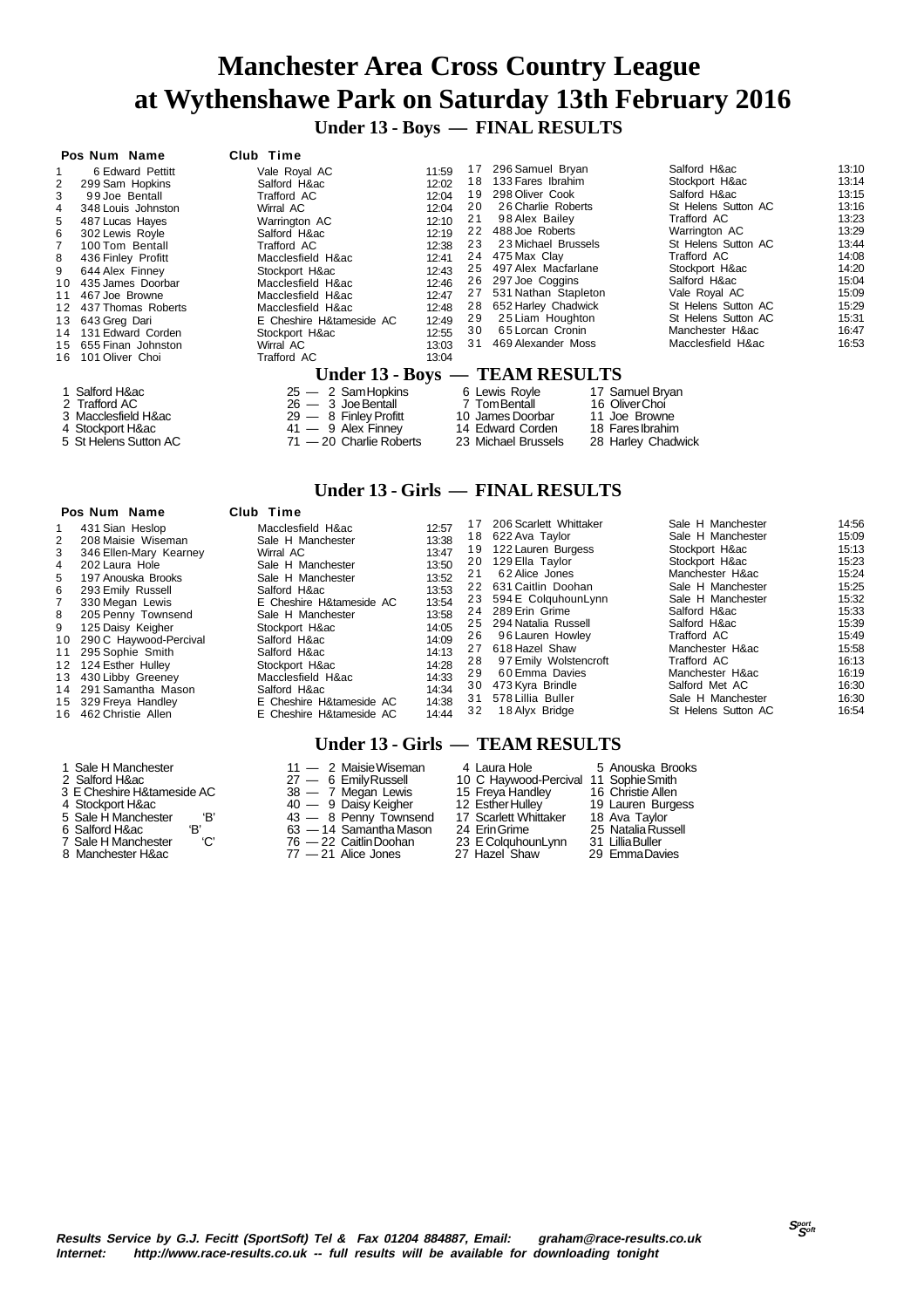**Under 15 - Boys — FINAL RESULTS (\$=non-counter)**

#### **Pos Num Name Club Time**

|    | 493 Keenan Owen      | E Cheshire H&tameside AC | 15:23 |    | 15 110 Cynog Williams      | Trafford AC              | 17:37 |
|----|----------------------|--------------------------|-------|----|----------------------------|--------------------------|-------|
| 2  | 483 Sam Evans        | Warrington AC            | 15:28 |    | 16 310 Jacob Yates         | Salford H∾               | 17:39 |
| 3  | 444 Lucas Parker     | Macclesfield H∾          | 16:15 |    | 17 398 Harry Sinclair      | Altrincham&district AC   | 17:42 |
| 4  | 482 Jordan Jones     | Warrington AC            | 16:16 |    | 18 358 Will Atherden       | Wirral AC                | 18:10 |
| 5. | 242 Luke Chesters    | Sale H Manchester        | 16:18 |    | 19 309 Charlie Thomas      | Salford H∾               | 18:14 |
| 6. | 485 Joe Buckley      | Warrington AC            | 16:28 |    | 20 151 Joseph Philbin      | Stockport H∾             | 18:50 |
| 7  | 247 Kian Lindsay     | Sale H Manchester        | 16:45 | 21 | 336 Jake Smith             | E Cheshire H&tameside AC | 18:51 |
| 8  | 145 Ben Batho        | Stockport H∾             | 16:57 |    | 22 650 D O'KearneyMcMullan | Macclesfield H∾          | 18:56 |
| 9  | 585 Jacob Brophy     | Wirral AC                | 17:00 |    | 23 251 Jack Williamson     | Sale H Manchester        | 19:10 |
|    | 10 152 Flvnn Walsh   | Stockport H∾             | 17:10 |    | 24 150 Sam Johnson         | Stockport H∾             | 19:12 |
|    | 11 308 Paddy Cusack  | Salford H∾               | 17:20 |    | 25 637 Harry Hayes         | Ribble Valley AC         | 19:18 |
|    | 12 362 Jonathon Head | Wirral AC                | 17:21 |    | 26 148 Drew Evans          | Stockport H∾             | 19:20 |
|    | 13 327 James Dagnall | Salford Met AC           | 17:29 | 27 | 492 Karl Taylor            | Stockport H∾             | 19:35 |
|    | 14 245 Sam Heyworth  | Sale H Manchester        | 17:31 |    |                            |                          |       |
|    |                      |                          |       |    |                            |                          |       |

#### **Under 15 - Boys — TEAM RESULTS**

#### **NOTE: Unattached and non-counters are DELETED before teams are calculated**

| 1 Warrington AC     |   | $12 - 2$ Sam Evans     | 4 Jordan Jones   | 6 Joe Buckley     |
|---------------------|---|------------------------|------------------|-------------------|
| 2 Sale H Manchester |   | $26 - 5$ Luke Chesters | 7 Kian Lindsay   | 14 Sam Hevworth   |
| 3 Stockport H∾      |   | $38 - 8$ Ben Batho     | 10 Flynn Walsh   | 20 Joseph Philbin |
| 4 Wirral AC         |   | $39 - 9$ Jacob Brophy  | 12 Jonathon Head | 18 Will Atherden  |
| 5 Salford H∾        |   | 46 - 11 Paddy Cusack   | 16 Jacob Yates   | 19 Charlie Thomas |
| 6 Stockport H∾      | Έ | $77 - 24$ Sam Johnson  | 26 Drew Evans    | 27 Karl Taylor    |

#### **Under 15 - Girls — FINAL RESULTS (\$=non-counter)**

#### **Pos Num Name Club Time**

|    | 382 Jess Cook           | Liverpool H & AC         | 17:53 |    | 16 235 Elizabeth Twite   | Sale H Manchester           | 19:45 |
|----|-------------------------|--------------------------|-------|----|--------------------------|-----------------------------|-------|
| 2  | 440 Stephanie Moss      | Macclesfield H∾          | 18:19 | 17 | 442 Shona Williams       | Macclesfield H∾             | 19:50 |
| 3  | 228 Lucy Griffiths      | Sale H Manchester        | 18:20 |    | 18 225 Josie Canham      | Sale H Manchester           | 20:05 |
| 4  | 354 Krystina Martindale | Wirral AC                | 18:22 |    | 19 140 Mollie Cooke      | Stockport H∾                | 20:06 |
| 5. | 457 Georgia Tansey      | Ribble Valley AC         | 18:37 |    | 20 236 Jemma Vickers     | Sale H Manchester           | 20:22 |
| 6. | 439 Emily Lowery        | Macclesfield H∾          | 18:46 |    | 21 472 Jade Bailey       | Salford Met AC              | 20:27 |
|    | 229 Georgia Haworth     | Sale H Manchester        | 18:53 |    | 22 104 Anna Baker        | Trafford AC                 | 20:27 |
|    | 8 234 Bethany Thornton  | Sale H Manchester        | 18:55 |    | 23 222 Tia-Rae Barton    | Sale H Manchester           | 20:39 |
|    | 9 441 Lauren Robinson   | Macclesfield H∾          | 19:04 |    | 24 333 Molly Healey      | E Cheshire H&tameside AC    | 20:44 |
|    | 10 353 Juliet Hodder    | Wirral AC                | 19:07 |    | 25 351 Erin Davies       | Wirral AC                   | 20:48 |
|    | 11 335 Abby O'Neill     | E Cheshire H&tameside AC | 19:13 |    | 26 105 Marnie Mannion    | Trafford AC                 | 20:56 |
|    | 12 334 Holly Jackson    | E Cheshire H&tameside AC | 19:26 |    | 27 352 Ella Head         | Wirral AC                   | 21:06 |
|    | 13 657 Caitlin Dimmick  | Vale Roval AC            | 19:31 |    | 28 2081 SLeah Rushworth  | Bolton United Harriers & Ac | 22:02 |
|    | 14 489 Natasha Moore    | Stockport H∾             | 19:33 |    | 29 318 Kathryn Schofield | Warrington Tri Club         | 26:11 |
|    | 15 660 Ellie Cole       | Trafford AC              | 19:40 |    |                          |                             |       |
|    |                         |                          |       |    |                          |                             |       |

#### **Under 15 - Girls — TEAM RESULTS**

#### **NOTE: Unattached and non-counters are DELETED before teams are calculated**

| 1 Macclesfield H∾<br>2 Sale H Manchester<br>3 Wirral AC<br>4 E Cheshire H&tameside AC<br>5 Sale H Manchester<br>'B'<br>6 Trafford AC | 17 - 2 Stephanie Moss<br>$18 - 3$ Lucy Griffiths<br>39 - 4 Krystina Martindale 10 Juliet Hodder<br>$47 - 11$ Abby O'Neill<br>54 - 16 Elizabeth Twite<br>$63 - 15$ EllieCole | 6 Emily Lowery<br>7 Georgia Haworth<br>12 Holly Jackson<br>18 Josie Canham<br>22 Anna Baker | 9 Lauren Robinson<br>8 Bethany Thornton<br>25 Erin Davies<br>24 Molly Healey<br>20 Jemma Vickers<br>26 Marnie Mannion |  |  |  |
|--------------------------------------------------------------------------------------------------------------------------------------|-----------------------------------------------------------------------------------------------------------------------------------------------------------------------------|---------------------------------------------------------------------------------------------|-----------------------------------------------------------------------------------------------------------------------|--|--|--|
| Under 17 - Men — FINAL RESULTS                                                                                                       |                                                                                                                                                                             |                                                                                             |                                                                                                                       |  |  |  |

|             | Pos Num Name        | Cat/Pos | Club                     | Time    |    |                               |                          |       |
|-------------|---------------------|---------|--------------------------|---------|----|-------------------------------|--------------------------|-------|
| $1 \quad$   | 169 Patrick Magner  |         | Stockport H∾             | 20:24   |    | 461 Josh Forth                | Ribble Valley AC         | 22:49 |
|             | 2 340 George Lewis  |         | E Cheshire H&tameside AC | 20:26 8 |    | 341 Callum Rhodes             | E Cheshire H&tameside AC | 23.25 |
| $3^{\circ}$ | 85 Ben Skertchly    |         | Manchester H∾            | 20:47 9 |    | 607 Bradley Freeman           | Stockport H∾             | 23:47 |
|             | 4 166 George Cooke  |         | Stockport H∾             | 21:28   |    | 10 339 Paolo Guarnieri        | E Cheshire H&tameside AC | 24:27 |
|             | 5 465 Nathan Barlow |         | E Cheshire H&tameside AC | 21:31   | 11 | 446 Callum Ahern              | Macclesfield H∾          | 24:40 |
|             | 6 599 Luke Doleman  |         | Manchester H∾            | 21:49   |    | 12 625 James Critchley        | Salford H∾               | 24:52 |
|             |                     |         |                          |         |    | Under 17 - Men — TEAM RESULTS |                          |       |

|                            | Under $1/$ - Men $\implies$ 1 EAM RESULTS |                 |                   |  |
|----------------------------|-------------------------------------------|-----------------|-------------------|--|
| 1 Stockport H∾             | 14 — 1 Patrick Magner                     | 4 George Cooke  | 9 Bradley Freeman |  |
| 2 E Cheshire H&tameside AC | $15 - 2$ George Lewis                     | 5 Nathan Barlow | 8 Callum Rhodes   |  |

#### **Under 17 - Ladies — FINAL RESULTS**

| Pos Num Name              | <b>Cat/Pos</b> | Club              | Time  |   |                                  |  |                     |       |
|---------------------------|----------------|-------------------|-------|---|----------------------------------|--|---------------------|-------|
| 445 Louisa Whittingham L  |                | 1 Macclesfield H∾ | 23:00 |   | 253 Alice Bruce                  |  | 6 Sale H Manchester | 25:00 |
| 2 161 Niamh Simpson L     |                | 2 Stockport H∾    | 23:30 |   | 260 Franki Reid                  |  | 7 Sale H Manchester | 25:20 |
| 3 160 Hannah Richardson L |                | 3 Stockport H∾    | 23:51 |   | 314 Rebecca Mason                |  | 8 Salford H∾        | 25:34 |
| 4 155 Heather Corden      |                | 4 Stockport H∾    | 24:37 | 9 | 311 Caitlin Dunphy               |  | 9 Salford H∾        | 28:13 |
| 5 157 Emilia Gaida        |                | 5 Stockport H∾    | 24:53 |   | 10 315 Molly Pike                |  | 10 Salford H∾       | 29:21 |
|                           |                |                   |       |   | Under 17 - Ladies — TEAM RESULTS |  |                     |       |

## 1 Stockport H&ac 9 — 2 Niamh Simpson 3 Hannah Richardson 4 Heather Corden 2 Salford H&ac 27 — 8 Rebecca Mason 9 Caitlin Dunphy 10 Molly Pike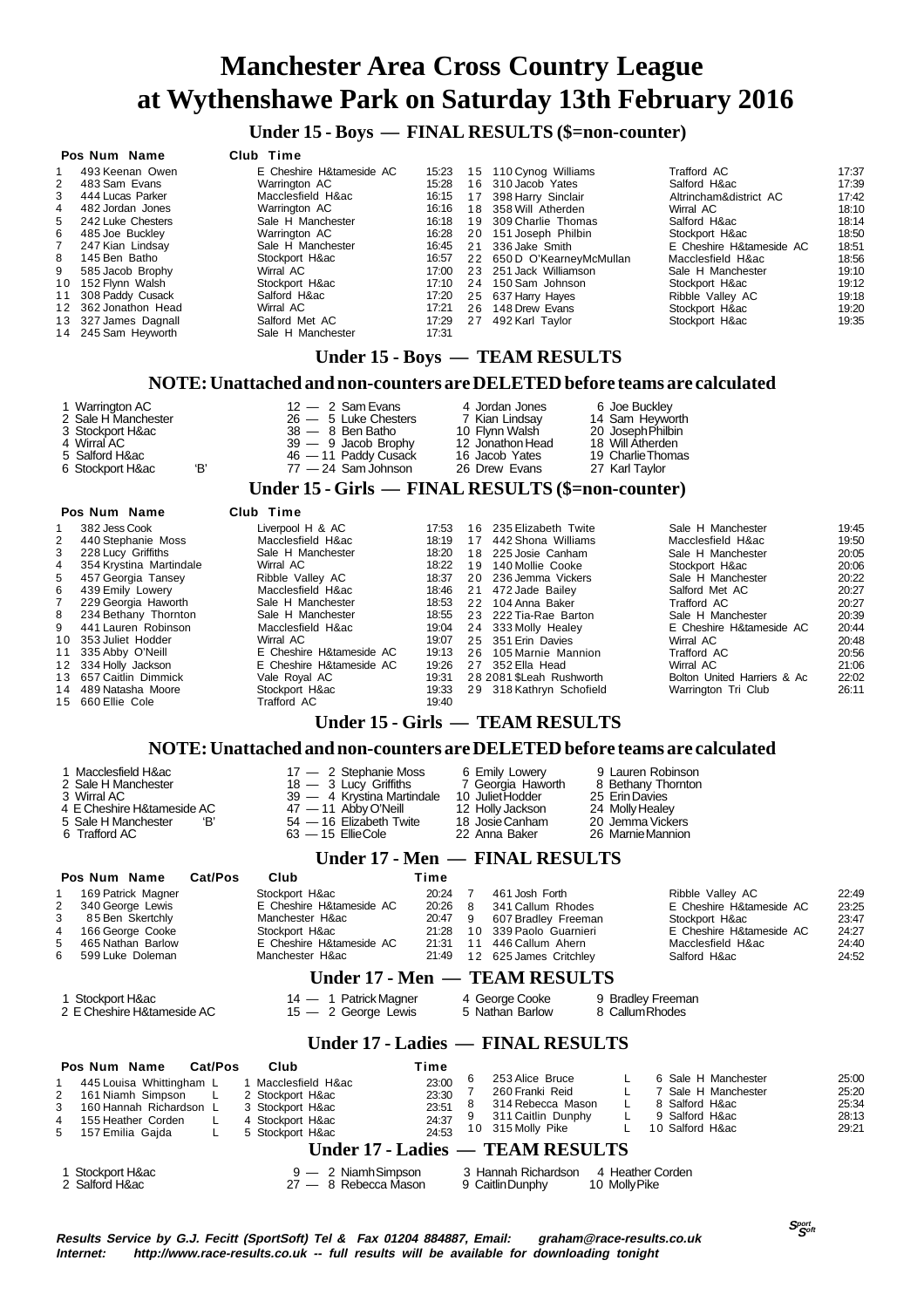**Senior Women aged 17 to 19**

|                | Pos Num Name<br><b>Cat/Pos</b>                 | Club                                                | Time    |                     |                                |       |
|----------------|------------------------------------------------|-----------------------------------------------------|---------|---------------------|--------------------------------|-------|
|                |                                                | 511 Anne Kenchington L20 1 University Of Manchester | 30:38 6 | 384 Aileen Kearney  | L20 6 Wirral AC                | 35:43 |
|                | 2 376 Hayley Simpson                           | L20 2 E Cheshire H&tameside AC                      | 33:21 7 | 272 Amber Towns     | L20 7 Sale H Manchester        | 38:38 |
|                | 3 481 Georgia Baynes                           | L20 3 University Of Manchester                      | 33:24 8 | 489 Ruth Lindlev    | L20 8 University Of Manchester | 39.25 |
| $\overline{4}$ | 68 Rachel McGoldrick L20 4 St Helens Sutton AC |                                                     | 34:14 9 | 554 Emily Shinagawa | L20 9 University Of Manchester | 42:13 |
|                | 5 251 Eve Gibson                               | L20 5 Sale H Manchester                             | 35:32   |                     |                                |       |

#### **Senior Women aged 20 to 34**

|                 | Cat/Pos<br>Pos Num Name | Club                     | Time  |    |                         |                          |         |
|-----------------|-------------------------|--------------------------|-------|----|-------------------------|--------------------------|---------|
| 1               | 482 Hannah Brown        | University Of Manchester | 30:09 | 33 | 571 Amie Hughes         | Stockport H∾             | 37:41   |
| $\overline{2}$  | 167 Vicki Cronin        | Trafford AC              | 31:19 |    | 34 257 Deirdre McCarthy | Sale H Manchester        | 37:56   |
| 3               | 407 Caitlin Rice        | Glossopdale Harriers     | 31:29 | 35 | 270 Tracey Taylor       | Sale H Manchester        | 38:49   |
| 4               | 65 Gemma Connolly       | St Helens Sutton AC      | 32:06 | 36 | 14 Leona Beaumont       | <b>Chorlton Runners</b>  | 39:00   |
| 5               | 425 Rachel Hall         | Manchester Triathlon     | 32:12 | 37 | 487 Martha Hamilton     | University Of Manchester | 39:04   |
| 6               | 173 Sarah Hudak         | Trafford AC              | 32:14 | 38 | 423 Imogen Gough        | Manchester Triathlon     | 39:05   |
| $\overline{7}$  | 515 Sinead Sweeney      | University Of Manchester | 32:20 | 39 | 536 Helen Rennie        | <b>Bramhall Runners</b>  | 39:46   |
| 8               | 404 Kirsty Johnson      | Glossopdale Harriers     | 33:15 | 40 | 196 Imogen Nutter       | Stockport H∾             | 39:47   |
| 9               | 480 Bethany Ansell      | University Of Manchester | 33:17 | 41 | 247 Victoria Cordingley | Sale H Manchester        | 40:30   |
| 10              | 341 Lucy Etchells       | Manchester Frontrunners  | 33:55 | 42 | 466 Nina Moss           | Macclesfield H∾          | 40:33   |
| 11              | 370 Bethany Hirst       | E Cheshire H&tameside AC | 33:57 | 43 | 22 Rebecca Deeran       | <b>Chorlton Runners</b>  | 40:39   |
| 12 <sup>1</sup> | 557 Samantha Jones      | Stockport H∾             | 34:01 | 44 | 197 Cheryl Rock         | Stockport H∾             | 41:12   |
| 13              | 189 Louise Geldart      | Stockport H∾             | 34:04 | 45 | 546 Laura Rodgers       | Mmu H                    | 41:26   |
| 14              | 248 Sarah Douglas       | Sale H Manchester        | 34:20 | 46 | 435 Claire Nelson       | Manchester Triathlon     | 41:31   |
| 15              | 113 Elena Adorni        | <b>Chorlton Runners</b>  | 34:22 | 47 | 114 Hannah Ahle         | <b>Chorlton Runners</b>  | 41:52   |
| 16              | 165 Cauley Amy Rose     | Trafford AC              | 34:28 | 48 | 357 C Hammond-Price     | Manchester Ymca H        | 42:06   |
| 17              | 279 Katie White         | Sale H Manchester        | 34:29 | 49 | 545 Laura Kirkbright    | Mmu H                    | 42:20   |
| 18              | 37 Ingrid Storm         | <b>Chorlton Runners</b>  | 35:01 | 50 | 477 Aggie Juszczyk      | Mmu H                    | 43:28   |
| 19              | 512 Sheridan McWilliam  | University Of Manchester | 35:09 | 51 | 346 Claire Navlor       | Manchester Frontrunners  | 44:22   |
| 20              | 133 Sarah Renshaw       | <b>Chorlton Runners</b>  | 35:09 | 52 | 255 Amelie Latham       | Sale H Manchester        | 44:49   |
| 21              | 143 Naomi Wright        | <b>Chorlton Runners</b>  | 35:12 | 53 | 555 Angela Potter       | Salford Met AC           | 45:46   |
| 22              | 504 Amy Ashton          | Sale H Manchester        | 35:37 | 54 | 122 Suzette Crane       | <b>Chorlton Runners</b>  | 46:07   |
| 23              | 469 Daisy Pickles       | Macclesfield H∾          | 35:59 | 55 | 446 Jasmine Duffy       | Hyde Village Striders    | 46:34   |
| 24              | 216 Marie Leahy         | St Helens Tri            | 36:01 | 56 | 159 Heather Cunliffe    | Dragons Rc Sale          | 47:05   |
| 25              | 137 Emma Tollefson      | <b>Chorlton Runners</b>  | 36:12 | 57 | 581 Katie Barker        | <b>Chorlton Runners</b>  | 48:29   |
| 26              | 352 Hannah Brierley     | Manchester Ymca H        | 36:22 | 58 | 373 Stephanie Owen      | E Cheshire H&tameside AC | 48.56   |
| 27              | 318 Rebecca Mills       | Swinton RC               | 36:53 | 59 | 421 Ella Fields         | Manchester Triathlon     | 49:52   |
| 28              | 138 Rosalyn Webster     | <b>Chorlton Runners</b>  | 37:02 | 60 | 121 Hannah Coates       | <b>Chorlton Runners</b>  | 52:05   |
| 29              | 362 Carolyn Lewtas      | Salford Met AC           | 37:13 | 61 | 356 Jill Guthrie        | Manchester Ymca H        | 52:53   |
| 30              | 455 Alannah Birtwistle  | Macclesfield H∾          | 37:23 | 62 | 132 Samantha Redhead    | <b>Chorlton Runners</b>  | 55:05   |
| 31              | 33 Lorraine Pang        | <b>Chorlton Runners</b>  | 37:36 | 63 | 553 Fignola Alexandre   | University Of Manchester | 55:17   |
|                 | 178 Heather Roberts     | Trafford AC              | 37:38 | 64 | 354 Jennifer Delaney    | Manchester Ymca H        | 1:09:11 |

#### **Senior Women (Vets) aged 35 to 39**

|             | Pos Num Name                                          | Cat/Pos | Club                           | Time  |    |                                                  |  |                                 |         |
|-------------|-------------------------------------------------------|---------|--------------------------------|-------|----|--------------------------------------------------|--|---------------------------------|---------|
| $1 \quad$   | 452 Vicky Wright                                      |         | L35 1 Hyde Village Striders    | 32:31 |    | 18 274 Janneke VanBeijnuL35 18 Sale H Manchester |  |                                 | 40:16   |
|             | 2 237 Hayley Ashby                                    |         | L35 2 Sale H Manchester        | 32:49 |    | 19 345 Paula Medley                              |  | L35 19 Manchester Frontrunners  | 40:33   |
|             | 3 277 Kathy Wellam                                    |         | L35 3 Sale H Manchester        | 33:24 |    | 20 562 Ruth Lindsey                              |  | L35 20 Sale H Manchester        | 40.45   |
| 4           | 386 Lora Blann                                        |         | L35 4 Altrincham&district AC   | 34:34 |    | 21 73 Dee Beckett                                |  | L35 21 Bramhall Runners         | 41:08   |
| 5           | 342 Jane Fletcher                                     |         | L35 5 Manchester Frontrunners  | 35:14 |    | 22 336 Amanda Trivett                            |  | L35 22 Knutsford Tri Club       | 41:32   |
| 6           | 416 Rebecca Brand                                     |         | L35 6 Manchester Triathlon     | 36:34 |    | 23 507 Dawn Brindle                              |  | L35 23 Salford Met AC           | 42:27   |
| $7^{\circ}$ | 145 Melanie Barber                                    |         | L35 7 Manchester H∾            | 36:57 |    | 24 39 Alison Wainwright                          |  | L35 24 Chorlton Runners         | 42:32   |
|             | 8 81 Nicola Lloyd                                     |         | L35 8 Bramhall Runners         | 37:17 |    | 25 109 Isabell Richter                           |  | L35 25 Middleton H AC           | 44.09   |
|             | 9 366 Catherine Dalev                                 |         | L35 9 E Cheshire H&tameside AC | 37:38 |    | 26 144 Caroline Baba                             |  | L35 26 Manchester H∾            | 45:14   |
|             | 10 2086 \$Carla Appleby                               |         | L35 10 Unattached              | 37:52 |    | 27 587 Kim Croskerv                              |  | L35 27 Macclesfield H∾          | 45:37   |
|             | 11 399 Zoe Barton                                     |         | L35 11 Glossopdale Harriers    | 38:42 |    | 28 16 Lauren Berger                              |  | L35 28 Chorlton Runners         | 46:14   |
|             | 12 319 Helen Nation                                   |         | L35 12 Swinton RC              | 38:57 |    | 29 584 Jenny Castle                              |  | L35 29 Swinton RC               | 46:16   |
|             | 13 358 Emma Rettig                                    |         | L35 13 Manchester Ymca H       | 39:07 |    | 30 110 Vicky Stainthorpe                         |  | L35 30 Middleton H AC           | 46:41   |
|             | 14 168 Nicole Davenport                               |         | L35 14 Trafford AC             | 39:17 |    | 31 377 Kelly Smith                               |  | L35 31 E Cheshire H&tameside AC | 50:49   |
|             | 15 582 Sarah Grav                                     |         | L35 15 Chorlton Runners        | 39:39 |    | 32 105 Beverley O'Neill                          |  | L35 32 Middleton H AC           | 51:47   |
|             | 16 331 Claire Hebblethwaite L35 16 Knutsford Tri Club |         |                                | 39:57 |    | 33 222 Ruth Amin                                 |  | L35 33 Belle Vue Racers         | 55.36   |
|             | 17 141 Melanie Williamson L35 17 Chorlton Runners     |         |                                | 40:10 | 34 | 38 Jennifer Turner                               |  | L35 34 Chorlton Runners         | 1:07:24 |
|             |                                                       |         |                                |       |    | Sanjar Waman (Vata) agod 40 to 44                |  |                                 |         |

#### **Senior Women (Vets) aged 40 to 44**

|   | Pos Num Name               | Cat/Pos | Club                            | Time  |    |                       |                                 |       |
|---|----------------------------|---------|---------------------------------|-------|----|-----------------------|---------------------------------|-------|
|   | 52 Sharon Johnstone        | $L40$ 1 | Wilmslow RC                     | 31:42 | 19 | 193 Jen Hulley        | L40 19 Stockport H∾             | 39.51 |
| 2 | 385 Sarah Kearney          |         | L40 2 Wirral AC                 | 32:41 | 20 | 322 Viv Samuelson     | L40 20 Swinton RC               | 40:22 |
| 3 | 316 Lauren Marsden         |         | L40 3 Swinton RC                | 34:24 | 21 | 250 Sinead Ferguson   | L40 21 Sale H Manchester        | 40:27 |
| 4 | 48 Louisa Harrison         | L40     | 4 Wilmslow RC                   | 34:32 | 22 | 500 Sarah Bowman      | L40 22 Hyde Village Striders    | 40:30 |
| 5 | 47 Katy Green              |         | L40 5 Wilmslow RC               | 34:40 |    | 23 537 Adele Siddall  | L40 23 Dragons Rc Sale          | 40:36 |
| 6 | 525 Anne Rosbottom         |         | L40 6 Wirral AC                 | 34:42 |    | 24 351 Emma Bedford   | L40 24 Manchester Ymca H        | 40:58 |
|   | 236 Helen Armitage         |         | L40 7 Sale H Manchester         | 34:56 |    | 25 531 Sally Meats    | L40 25 Stockport H∾             | 41:12 |
|   | 8 2084 \$Jacqui Khoueiry   |         | L40 8 Holmfirth Harriers Ac     | 35:35 |    | 26 576 Laura Mercer   | L40 26 Salford Met AC           | 43:06 |
| 9 | 161 Madeleine Hill         |         | L40 9 Dragons Rc Sale           | 35:53 | 27 | 497 Julie Wacker      | L40 27 Bramhall Runners         | 43:18 |
|   | 256 Clare McCarron<br>10   |         | L40 10 Sale H Manchester        | 36:34 |    | 28 147 Jackie Ellison | L40 28 Manchester H∾            | 43:44 |
|   | 263 Joanna Robbins<br>11   |         | L40 11 Sale H Manchester        | 36:38 |    | 29 412 Gillian Aspin  | L40 29 Manchester Triathlon     | 44:01 |
|   | 83 Jennie Pickard<br>12    |         | L40 12 Bramhall Runners         | 36:46 |    | 30 224 Lisa Donnelly  | L40 30 Belle Vue Racers         | 44:20 |
|   | 19 Angelique Bueler<br>13  |         | L40 13 Chorlton Runners         | 37:25 | 31 | 374 Nicola Richards   | L40 31 E Cheshire H&tameside AC | 45:23 |
|   | 86 Emma Young<br>14        |         | L40 14 Bramhall Runners         | 37:39 |    | 32 556 Gill Russell   | L40 32 Salford Met AC           | 46:07 |
|   | 15 529 Gail Hebson         |         | L40 15 Manchester H∾            | 38:17 |    | 33 320 Sharen Roberts | L40 33 Swinton RC               | 46:12 |
|   | 589 Rachel McDonnell<br>16 |         | L40 16 Trafford AC              | 38:34 | 34 | 134 Helen Sanderson   | L40 34 Chorlton Runners         | 49:07 |
|   | 17 371 Melanie Kay         |         | L40 17 E Cheshire H&tameside AC | 38:50 |    | 35 213 Adele Fisher   | L40 35 St Helens Tri            | 49:27 |
|   | 18 261 Carla Ousey         |         | L40 18 Sale H Manchester        | 39:03 |    | 36 117 Jodie Bennett  | L40 36 Chorlton Runners         | 54:42 |

**Results Service by G.J. Fecitt (SportSoft) Tel & Fax 01204 884887, Email: graham@race-results.co.uk Internet: http://www.race-results.co.uk -- full results will be available for downloading tonight**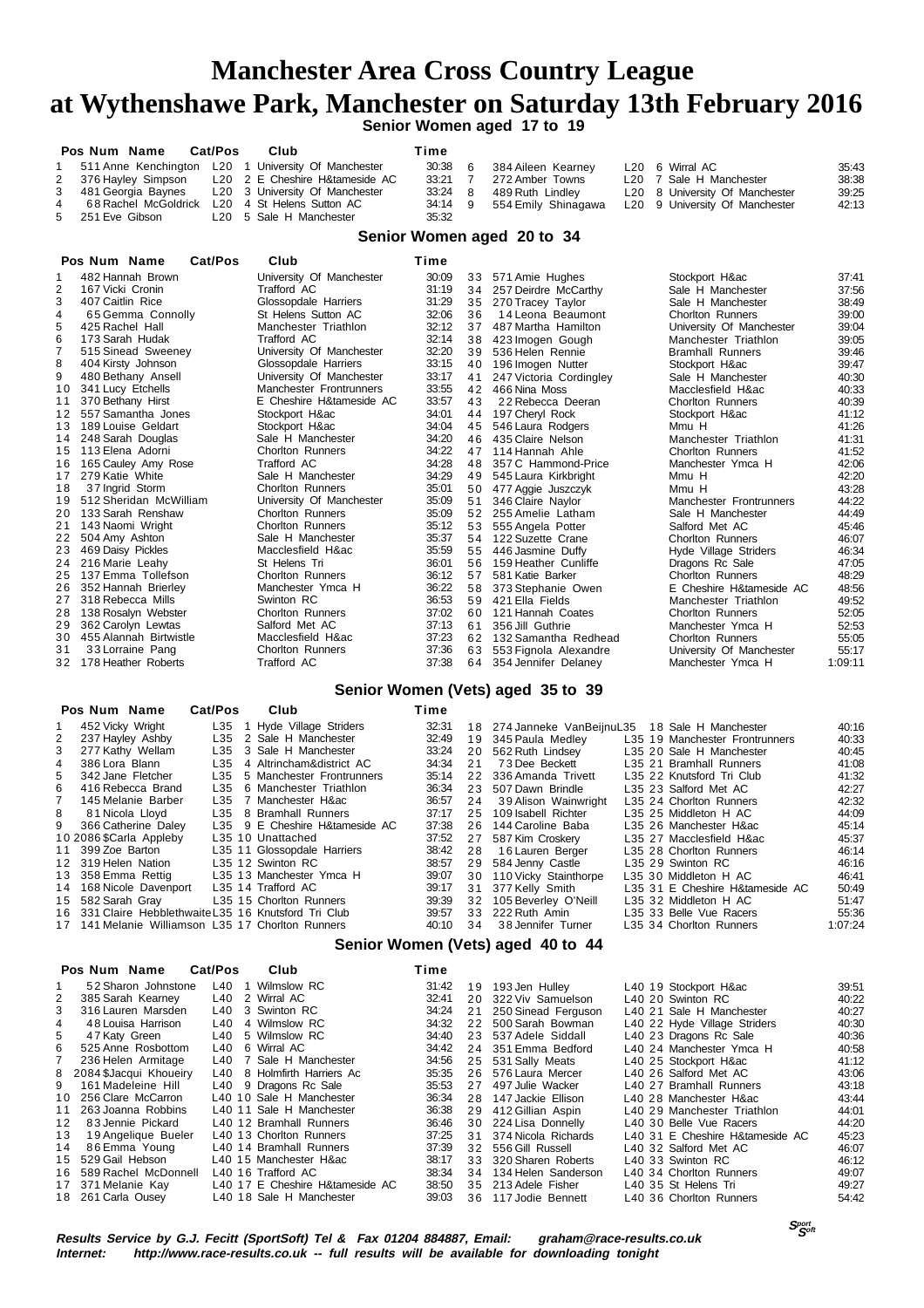### **Senior Women (Vets) aged 45 to 49**

|                                                                                       | Pos Num Name                                                                                                                                                                                                                                                                                                       | Cat/Pos                                | Club                                                                                                                                                                                                                                                                                                                                    | Time                                                                                                                       |                                                                |                                                                                                                                                                                                                                                                                           |                                                                                                                                                                                                                                                                                                                                                                            |                                                                                                                                |
|---------------------------------------------------------------------------------------|--------------------------------------------------------------------------------------------------------------------------------------------------------------------------------------------------------------------------------------------------------------------------------------------------------------------|----------------------------------------|-----------------------------------------------------------------------------------------------------------------------------------------------------------------------------------------------------------------------------------------------------------------------------------------------------------------------------------------|----------------------------------------------------------------------------------------------------------------------------|----------------------------------------------------------------|-------------------------------------------------------------------------------------------------------------------------------------------------------------------------------------------------------------------------------------------------------------------------------------------|----------------------------------------------------------------------------------------------------------------------------------------------------------------------------------------------------------------------------------------------------------------------------------------------------------------------------------------------------------------------------|--------------------------------------------------------------------------------------------------------------------------------|
| 1<br>$\overline{2}$<br>3<br>4<br>5<br>6<br>$\overline{7}$<br>8<br>9<br>10<br>11<br>13 | 170 Alison Drasdo<br>97 Michelle Hushion<br>44 Janine Ellis<br>260 Jan Nicholls<br>175 Joanne Lott<br>179 Anna Verges-Bausili L45<br>187 Gillian Doolan<br>262 Helen Reagan<br>585 Andrea Harrison<br>413 Cathy Atkinson<br>363 Theresa Shaw<br>12 400 Joanne Brack<br>390 Fiona Cosgrove<br>14 368 Andrea Edwards | L45<br>L45<br>L45<br>L45<br>L45<br>L45 | 1 Trafford AC<br>2 Middleton H AC<br>3 Wilmslow RC<br>4 Sale H Manchester<br>5 Trafford AC<br>6 Trafford AC<br>7 Stockport H∾<br>L45 8 Sale H Manchester<br>L45 9 Swinton RC<br>L45 10 Manchester Triathlon<br>L45 11 Salford Met AC<br>L45 12 Glossopdale Harriers<br>L45 13 Altrincham&district AC<br>L45 14 E Cheshire H&tameside AC | 34:48<br>35:31<br>35:56<br>38:03<br>38:22<br>38:39<br>38:51<br>38:55<br>39:06<br>39:19<br>39:21<br>39:23<br>39:27<br>40:42 | 16<br>17<br>18<br>20<br>21<br>23<br>24<br>25<br>26<br>27<br>28 | 15 241 Marinda Breddy<br>355 Steph Goodchild<br>226 Julia Foy<br>444 Michelle Wilder<br>19 579 Paula Smith<br>85 Alison Sheedy<br>577 Yolla McCoy<br>22 551 Diane Taktak<br>496 Erika Frame<br>303 Susan Mee<br>119 Helen Cain<br>80 Melanie Li<br>78 Justine Jackson<br>79 Nikki Knappet | L45 15 Sale H Manchester<br>L45 16 Manchester Ymca H<br>L45 17 Belle Vue Racers<br>L45 18 Manchester Triathlon<br>L45 19 Wirral AC<br>L45 20 Bramhall Runners<br>L45 21 Wirral AC<br>L45 22 St Helens Tri<br>L45 23 Bramhall Runners<br>L45 24 Winston Runners<br>L45 25 Chorlton Runners<br>L45 26 Bramhall Runners<br>L45 27 Bramhall Runners<br>L45 28 Bramhall Runners | 43:03<br>43:32<br>45:32<br>45:40<br>48:15<br>48:35<br>49:40<br>49:56<br>50:04<br>50:46<br>51:07<br>55:18<br>1:01:57<br>1:02:15 |
|                                                                                       |                                                                                                                                                                                                                                                                                                                    |                                        |                                                                                                                                                                                                                                                                                                                                         |                                                                                                                            |                                                                | Senior Women (Vets) aged 50 to 54                                                                                                                                                                                                                                                         |                                                                                                                                                                                                                                                                                                                                                                            |                                                                                                                                |
|                                                                                       | Pos Num Name                                                                                                                                                                                                                                                                                                       | Cat/Pos                                | Club                                                                                                                                                                                                                                                                                                                                    | Time                                                                                                                       |                                                                |                                                                                                                                                                                                                                                                                           |                                                                                                                                                                                                                                                                                                                                                                            |                                                                                                                                |
| 1<br>$\overline{2}$<br>3<br>4<br>5<br>6<br>7                                          | 391 Bev Ganose<br>392 Carole Harrison<br>375 Janine Ridgard<br>46 Sally Gilliver<br>398 Alison Vesey<br>534 Lynda Rowlinson<br>381 Caroline Brophy                                                                                                                                                                 | L50                                    | L50 1 Altrincham&district AC<br>L50 2 Altrincham&district AC<br>L50 3 E Cheshire H&tameside AC<br>L50 4 Wilmslow RC<br>L50 5 Altrincham&district AC<br>6 Sale H Manchester<br>L50 7 Wirral AC                                                                                                                                           | 35:23<br>36:44<br>37:11<br>37:59<br>38:47<br>39:35<br>39:43                                                                | 8<br>9<br>10<br>11<br>12<br>13                                 | 388 Margaret Bullock<br>340 Kate Brennan<br>349 Linda Rix<br>71 Alyson Adams<br>77 Kathryn Holmes<br>359 Olivia Scates<br>14 142 Stephanie Wise                                                                                                                                           | L50 8 Altrincham&district AC<br>L50 9 Manchester Frontrunners<br>L50 10 Manchester Frontrunners<br>L50 11 Bramhall Runners<br>L50 12 Bramhall Runners<br>L50 13 Manchester Ymca H<br>L50 14 Chorlton Runners                                                                                                                                                               | 41:29<br>41:31<br>41:57<br>44.52<br>47:11<br>50:02<br>56:02                                                                    |
|                                                                                       |                                                                                                                                                                                                                                                                                                                    |                                        |                                                                                                                                                                                                                                                                                                                                         |                                                                                                                            |                                                                | Senior Women (Vets) aged 55 to 59                                                                                                                                                                                                                                                         |                                                                                                                                                                                                                                                                                                                                                                            |                                                                                                                                |
|                                                                                       | Pos Num Name                                                                                                                                                                                                                                                                                                       | Cat/Pos                                | Club                                                                                                                                                                                                                                                                                                                                    | Time                                                                                                                       |                                                                |                                                                                                                                                                                                                                                                                           |                                                                                                                                                                                                                                                                                                                                                                            |                                                                                                                                |
| 1<br>$\overline{2}$<br>3<br>4                                                         | 246 Jackie Cordingley<br>230 Annie Hirsch<br>467 Barbara Murray<br>107 Janice Pugh                                                                                                                                                                                                                                 |                                        | L55 1 Sale H Manchester<br>L55 2 Belle Vue Racers<br>L55 3 Macclesfield H∾<br>L55 4 Middleton H AC                                                                                                                                                                                                                                      | 37:25<br>39:16<br>42:59<br>56:59                                                                                           |                                                                |                                                                                                                                                                                                                                                                                           |                                                                                                                                                                                                                                                                                                                                                                            |                                                                                                                                |
|                                                                                       |                                                                                                                                                                                                                                                                                                                    |                                        |                                                                                                                                                                                                                                                                                                                                         |                                                                                                                            |                                                                | Senior Women (Vets) aged 60 to 64                                                                                                                                                                                                                                                         |                                                                                                                                                                                                                                                                                                                                                                            |                                                                                                                                |
|                                                                                       | Pos Num Name                                                                                                                                                                                                                                                                                                       | Cat/Pos                                | Club                                                                                                                                                                                                                                                                                                                                    | Time                                                                                                                       |                                                                |                                                                                                                                                                                                                                                                                           |                                                                                                                                                                                                                                                                                                                                                                            |                                                                                                                                |
| 1<br>2<br>3                                                                           | 372 Angela Oldham<br>171 Sue Exon<br>379 Gillian Wolstenholme L60 3                                                                                                                                                                                                                                                |                                        | L60 1 E Cheshire H&tameside AC<br>L60 2 Trafford AC<br>E Cheshire H&tameside AC                                                                                                                                                                                                                                                         | 36:49<br>41:30                                                                                                             |                                                                |                                                                                                                                                                                                                                                                                           |                                                                                                                                                                                                                                                                                                                                                                            |                                                                                                                                |
|                                                                                       | 42:39                                                                                                                                                                                                                                                                                                              |                                        |                                                                                                                                                                                                                                                                                                                                         |                                                                                                                            |                                                                | Senior Women (Vets) aged 65 to 69                                                                                                                                                                                                                                                         |                                                                                                                                                                                                                                                                                                                                                                            |                                                                                                                                |
|                                                                                       | Pos Num Name                                                                                                                                                                                                                                                                                                       | Cat/Pos                                | Club                                                                                                                                                                                                                                                                                                                                    | Time                                                                                                                       |                                                                |                                                                                                                                                                                                                                                                                           |                                                                                                                                                                                                                                                                                                                                                                            |                                                                                                                                |
| 1                                                                                     | 186 Alexis Dinsmor                                                                                                                                                                                                                                                                                                 |                                        | L65 1 Stockport H∾                                                                                                                                                                                                                                                                                                                      | 44:46                                                                                                                      |                                                                |                                                                                                                                                                                                                                                                                           |                                                                                                                                                                                                                                                                                                                                                                            |                                                                                                                                |
|                                                                                       |                                                                                                                                                                                                                                                                                                                    |                                        |                                                                                                                                                                                                                                                                                                                                         |                                                                                                                            |                                                                | Senior Women (Vets) over 70                                                                                                                                                                                                                                                               |                                                                                                                                                                                                                                                                                                                                                                            |                                                                                                                                |
|                                                                                       | Pos Num Name                                                                                                                                                                                                                                                                                                       | Cat/Pos                                | Club                                                                                                                                                                                                                                                                                                                                    | Time                                                                                                                       |                                                                |                                                                                                                                                                                                                                                                                           |                                                                                                                                                                                                                                                                                                                                                                            |                                                                                                                                |
| $1 \quad$                                                                             | 221 Liz Spensley                                                                                                                                                                                                                                                                                                   |                                        | L70 1 St Helens Tri                                                                                                                                                                                                                                                                                                                     | 53:19                                                                                                                      |                                                                |                                                                                                                                                                                                                                                                                           |                                                                                                                                                                                                                                                                                                                                                                            |                                                                                                                                |
|                                                                                       |                                                                                                                                                                                                                                                                                                                    |                                        |                                                                                                                                                                                                                                                                                                                                         |                                                                                                                            |                                                                |                                                                                                                                                                                                                                                                                           |                                                                                                                                                                                                                                                                                                                                                                            |                                                                                                                                |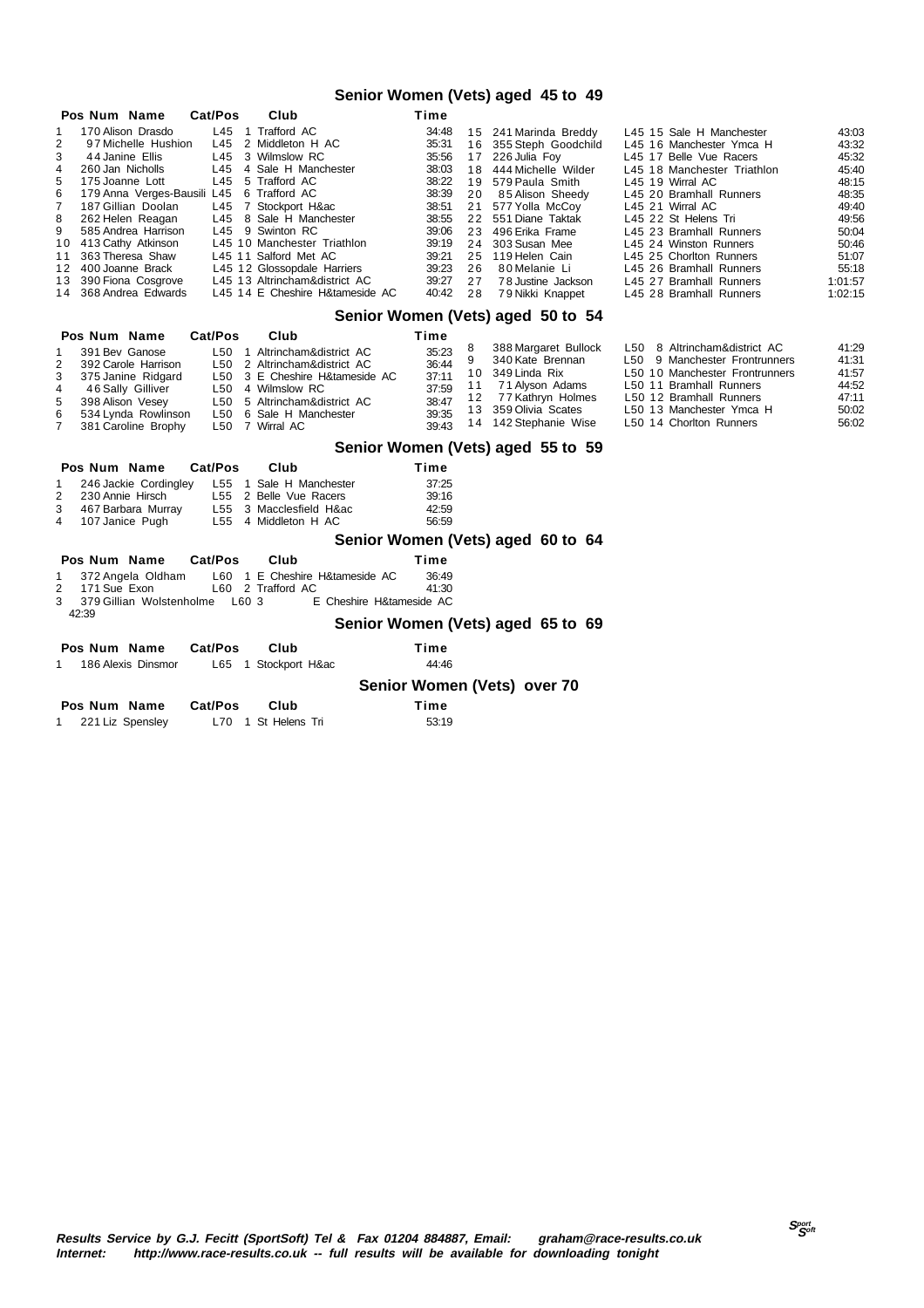### **Senior Women — FINAL RESULTS (\$=non-counter)**

|    | Pos Num Name                              | Cat/Pos |                 |                | Club                                                | Time |       |    |                                                            |     |                                 |                                |
|----|-------------------------------------------|---------|-----------------|----------------|-----------------------------------------------------|------|-------|----|------------------------------------------------------------|-----|---------------------------------|--------------------------------|
| 1  | 482 Hannah Brown                          |         |                 |                | University Of Manchester                            |      | 30:09 | 87 | 14 Leona Beaumont                                          |     | <b>Chorlton Runners</b>         | 39:00                          |
| 2  |                                           |         |                 |                | 511 Anne Kenchington L20 1 University Of Manchester |      | 30:38 | 88 | 261 Carla Ousey                                            |     | L40 18 Sale H Manchester        | 39:03                          |
| 3  | 167 Vicki Cronin                          |         |                 |                | Trafford AC                                         |      | 31:19 | 89 | 487 Martha Hamilton                                        |     | University Of Manchester        | 39:04                          |
| 4  | 407 Caitlin Rice                          |         |                 |                | Glossopdale Harriers                                |      | 31:29 | 90 | 423 Imogen Gough                                           |     | Manchester Triathlon            | 39:05                          |
| 5  | 52 Sharon Johnstone                       |         |                 |                | L40 1 Wilmslow RC                                   |      | 31:42 | 91 | 585 Andrea Harrison                                        |     | L45 9 Swinton RC                | 39:06                          |
| 6  | 65 Gemma Connolly                         |         |                 |                | St Helens Sutton AC                                 |      | 32:06 | 92 | 358 Emma Rettig                                            |     | L35 13 Manchester Ymca H        | 39:07                          |
| 7  | 425 Rachel Hall                           |         |                 |                | Manchester Triathlon                                |      | 32:12 | 93 | 230 Annie Hirsch                                           |     | L55 2 Belle Vue Racers          | 39:16                          |
| 8  |                                           |         |                 |                |                                                     |      | 32:14 |    |                                                            |     |                                 |                                |
|    | 173 Sarah Hudak                           |         |                 |                | Trafford AC                                         |      |       | 94 | 168 Nicole Davenport                                       |     | L35 14 Trafford AC              | 39:17                          |
| 9  | 515 Sinead Sweeney                        |         |                 |                | University Of Manchester                            |      | 32:20 | 95 | 413 Cathy Atkinson                                         |     | L45 10 Manchester Triathlon     | 39:19                          |
| 10 | 452 Vicky Wright                          |         |                 |                | L35 1 Hyde Village Striders                         |      | 32:31 | 96 | 363 Theresa Shaw                                           |     | L45 11 Salford Met AC           | 39:21                          |
| 11 | 385 Sarah Kearney                         |         | L40             |                | 2 Wirral AC                                         |      | 32:41 | 97 | 400 Joanne Brack                                           |     | L45 12 Glossopdale Harriers     | 39:23                          |
| 12 | 237 Hayley Ashby                          |         | L35             |                | 2 Sale H Manchester                                 |      | 32:49 | 98 | 489 Ruth Lindley                                           | L20 | 8 University Of Manchester      | 39:25                          |
| 13 | 404 Kirsty Johnson                        |         |                 |                | Glossopdale Harriers                                |      | 33:15 | 99 | 390 Fiona Cosgrove                                         |     | L45 13 Altrincham&district AC   | 39:27                          |
| 14 | 480 Bethany Ansell                        |         |                 |                | University Of Manchester                            |      | 33:17 |    | 100 534 Lynda Rowlinson                                    | L50 | 6 Sale H Manchester             | 39:35                          |
| 15 | 376 Hayley Simpson                        |         | L20             |                | 2 E Cheshire H&tameside AC                          |      | 33:21 |    | 101 582 Sarah Gray                                         |     | L35 15 Chorlton Runners         | 39:39                          |
| 16 | 277 Kathy Wellam                          |         | L35             |                | 3 Sale H Manchester                                 |      | 33:24 |    | 102 381 Caroline Brophy                                    |     | L50 7 Wirral AC                 | 39:43                          |
| 17 | 481 Georgia Baynes                        |         | L20             |                | 3 University Of Manchester                          |      | 33:24 |    | 103 536 Helen Rennie                                       |     |                                 | 39:46                          |
|    |                                           |         |                 |                |                                                     |      |       |    |                                                            |     | <b>Bramhall Runners</b>         |                                |
| 18 | 341 Lucy Etchells                         |         |                 |                | Manchester Frontrunners                             |      | 33:55 |    | 104 196 Imogen Nutter                                      |     | Stockport H∾                    | 39:47                          |
| 19 | 370 Bethany Hirst                         |         |                 |                | E Cheshire H&tameside AC                            |      | 33:57 |    | 105 193 Jen Hulley                                         |     | L40 19 Stockport H∾             | 39:51                          |
| 20 | 557 Samantha Jones                        |         |                 |                | Stockport H∾                                        |      | 34:01 |    | 106 331 Claire Hebblethwaite L35 16 Knutsford Tri Club     |     |                                 | 39:57                          |
| 21 | 189 Louise Geldart                        |         |                 |                | Stockport H∾                                        |      | 34:04 |    | 107 141 Melanie Williamson L35 17 Chorlton Runners         |     |                                 | 40:10                          |
| 22 | 68 Rachel McGoldrick                      |         |                 |                | L20 4 St Helens Sutton AC                           |      | 34:14 |    | 108 274 Janneke VanBeijnumL35 18 Sale H Manchester         |     |                                 | 40:16                          |
| 23 | 248 Sarah Douglas                         |         |                 |                | Sale H Manchester                                   |      | 34:20 |    | 109 322 Viv Samuelson                                      |     | L40 20 Swinton RC               | 40:22                          |
| 24 | 113 Elena Adorni                          |         |                 |                | Chorlton Runners                                    |      | 34:22 |    | 110 250 Sinead Ferguson                                    |     | L40 21 Sale H Manchester        | 40:27                          |
| 25 | 316 Lauren Marsden                        |         |                 |                | L40 3 Swinton RC                                    |      | 34:24 |    | 111 247 Victoria Cordingley                                |     | Sale H Manchester               | 40:30                          |
| 26 | 165 Cauley Amy Rose                       |         |                 |                | Trafford AC                                         |      | 34:28 |    | 112 500 Sarah Bowman                                       |     | L40 22 Hyde Village Striders    | 40:30                          |
| 27 | 279 Katie White                           |         |                 |                | Sale H Manchester                                   |      | 34:29 |    | 113 466 Nina Moss                                          |     | Macclesfield H∾                 | 40:33                          |
| 28 | 48 Louisa Harrison                        |         | L40             |                | 4 Wilmslow RC                                       |      | 34:32 |    | 114 345 Paula Medley                                       |     | L35 19 Manchester Frontrunners  | 40:33                          |
| 29 | 386 Lora Blann                            |         | L35             |                | 4 Altrincham&district AC                            |      | 34:34 |    | 115 537 Adele Siddall                                      |     | L40 23 Dragons Rc Sale          | 40:36                          |
|    |                                           |         |                 |                | 5 Wilmslow RC                                       |      |       |    |                                                            |     |                                 |                                |
| 30 | 47 Katy Green                             |         | L40             |                |                                                     |      | 34:40 |    | 116 22 Rebecca Deeran                                      |     | <b>Chorlton Runners</b>         | 40:39                          |
| 31 | 525 Anne Rosbottom                        |         | L40             |                | 6 Wirral AC                                         |      | 34:42 |    | 117 368 Andrea Edwards                                     |     | L45 14 E Cheshire H&tameside AC | 40:42                          |
| 32 | 170 Alison Drasdo                         |         | L45             |                | 1 Trafford AC                                       |      | 34:48 |    | 118 562 Ruth Lindsey                                       |     | L35 20 Sale H Manchester        | 40:45                          |
| 33 | 236 Helen Armitage                        |         | L40             |                | 7 Sale H Manchester                                 |      | 34:56 |    | 119 351 Emma Bedford                                       |     | L40 24 Manchester Ymca H        | 40:58                          |
| 34 | 37 Ingrid Storm                           |         |                 |                | <b>Chorlton Runners</b>                             |      | 35:01 |    | 120 73 Dee Beckett                                         |     | L35 21 Bramhall Runners         | 41:08                          |
| 35 | 512 Sheridan McWilliam                    |         |                 |                | University Of Manchester                            |      | 35:09 |    | 121 531 Sally Meats                                        |     | L40 25 Stockport H∾             | 41:12                          |
| 36 | 133 Sarah Renshaw                         |         |                 |                | Chorlton Runners                                    |      | 35:09 |    | 122 197 Cheryl Rock                                        |     | Stockport H∾                    | 41:12                          |
| 37 | 143 Naomi Wright                          |         |                 |                | <b>Chorlton Runners</b>                             |      | 35:12 |    | 123 546 Laura Rodgers                                      |     | Mmu H                           | 41:26                          |
| 38 | 342 Jane Fletcher                         |         |                 |                | L35 5 Manchester Frontrunners                       |      | 35:14 |    | 124 388 Margaret Bullock                                   |     | L50 8 Altrincham&district AC    | 41:29                          |
| 39 | 391 Bev Ganose                            |         | L50             | $\overline{1}$ | Altrincham&district AC                              |      | 35:23 |    | 125 171 Sue Exon                                           | L60 | 2 Trafford AC                   | 41:30                          |
| 40 | 97 Michelle Hushion                       |         | L45             |                | 2 Middleton H AC                                    |      | 35:31 |    | 126 435 Claire Nelson                                      |     | Manchester Triathlon            |                                |
|    |                                           |         |                 |                |                                                     |      |       |    |                                                            |     |                                 | 41:31                          |
| 41 | 251 Eve Gibson                            |         | L <sub>20</sub> |                | 5 Sale H Manchester                                 |      | 35:32 |    | 127 340 Kate Brennan                                       |     | L50 9 Manchester Frontrunners   | 41:31                          |
|    | 42 2084 \$Jacqui Khoueiry                 |         | L40             |                | 8 Holmfirth Harriers Ac                             |      | 35:35 |    | 128 336 Amanda Trivett                                     |     | L35 22 Knutsford Tri Club       | 41:32                          |
| 43 | 504 Amy Ashton                            |         |                 |                | Sale H Manchester                                   |      | 35:37 |    | 129 114 Hannah Ahle                                        |     | <b>Chorlton Runners</b>         | 41:52                          |
| 44 | 384 Aileen Kearney                        |         | L20             |                | 6 Wirral AC                                         |      | 35:43 |    | 130 349 Linda Rix                                          |     | L50 10 Manchester Frontrunners  | 41:57                          |
| 45 | 161 Madeleine Hill                        |         | L40             |                | 9 Dragons Rc Sale                                   |      | 35:53 |    | 131 357 C Hammond-Price                                    |     | Manchester Ymca H               | 42:06                          |
| 46 | 44 Janine Ellis                           |         |                 |                | L45 3 Wilmslow RC                                   |      | 35:56 |    | 132 554 Emily Shinagawa                                    |     | L20 9 University Of Manchester  | 42:13                          |
| 47 | 469 Daisy Pickles                         |         |                 |                | Macclesfield H∾                                     |      | 35:59 |    | 133 545 Laura Kirkbright                                   |     | Mmu H                           | 42:20                          |
| 48 | 216 Marie Leahy                           |         |                 |                | St Helens Tri                                       |      | 36:01 |    | 134 507 Dawn Brindle                                       |     | L35 23 Salford Met AC           | 42:27                          |
| 49 | 137 Emma Tollefson                        |         |                 |                | <b>Chorlton Runners</b>                             |      | 36:12 |    | 135 39 Alison Wainwright                                   |     | L35 24 Chorlton Runners         | 42:32                          |
| 50 | 352 Hannah Brierley                       |         |                 |                | Manchester Ymca H                                   |      | 36:22 |    | 136 379 Gillian WolstenholmeL60 3 E Cheshire H&tameside AC |     |                                 | 42:39                          |
| 51 | 256 Clare McCarron                        |         |                 |                | L40 10 Sale H Manchester                            |      | 36:34 |    |                                                            |     |                                 | 42:59                          |
|    | 416 Rebecca Brand                         |         |                 |                |                                                     |      |       |    | 137 467 Barbara Murray                                     |     | L55 3 Macclesfield H∾           |                                |
| 52 |                                           |         |                 |                | L35 6 Manchester Triathlon                          |      | 36:34 |    | 138 241 Marinda Breddy                                     |     | L45 15 Sale H Manchester        | 43:03                          |
| 53 | 263 Joanna Robbins                        |         |                 |                | L40 11 Sale H Manchester                            |      | 36:38 |    | 139 576 Laura Mercer                                       |     | L40 26 Salford Met AC           | 43:06                          |
| 54 | 392 Carole Harrison                       |         |                 |                | L50 2 Altrincham&district AC                        |      | 36:44 |    | 140 497 Julie Wacker                                       |     | L40 27 Bramhall Runners         | 43:18                          |
| 55 | 83 Jennie Pickard                         |         |                 |                | L40 12 Bramhall Runners                             |      | 36:46 |    | 141 477 Aggie Juszczyk                                     |     | Mmu H                           | 43:28                          |
| 56 | 372 Angela Oldham                         |         | L60             |                | 1 E Cheshire H&tameside AC                          |      | 36:49 |    | 142 355 Steph Goodchild                                    |     | L45 16 Manchester Ymca H        | 43:32                          |
| 57 | 318 Rebecca Mills                         |         |                 |                | Swinton RC                                          |      | 36:53 |    | 143 147 Jackie Ellison                                     |     | L40 28 Manchester H∾            | 43:44                          |
| 58 | 145 Melanie Barber                        |         |                 |                | L35 7 Manchester H∾                                 |      | 36:57 |    | 144 412 Gillian Aspin                                      |     | L40 29 Manchester Triathlon     | 44:01                          |
| 59 | 138 Rosalyn Webster                       |         |                 |                | Chorlton Runners                                    |      | 37:02 |    | 145 109 Isabell Richter                                    |     | L35 25 Middleton H AC           | 44:09                          |
| 60 | 375 Janine Ridgard                        |         |                 |                | L50 3 E Cheshire H&tameside AC                      |      | 37:11 |    | 146 224 Lisa Donnelly                                      |     | L40 30 Belle Vue Racers         | 44:20                          |
| 61 | 362 Carolyn Lewtas                        |         |                 |                | Salford Met AC                                      |      | 37:13 |    | 147 346 Claire Naylor                                      |     | Manchester Frontrunners         | 44:22                          |
| 62 | 81 Nicola Lloyd                           |         |                 |                | L35 8 Bramhall Runners                              |      | 37:17 |    | 148 186 Alexis Dinsmor                                     |     | L65 1 Stockport H∾              | 44:46                          |
| 63 | 455 Alannah Birtwistle                    |         |                 |                | Macclesfield H∾                                     |      | 37:23 |    | 149 255 Amelie Latham                                      |     | Sale H Manchester               | 44:49                          |
| 64 | 246 Jackie Cordingley                     |         |                 |                | L55 1 Sale H Manchester                             |      | 37:25 |    | 150 71 Alyson Adams                                        |     | L50 11 Bramhall Runners         | 44:52                          |
| 65 | 19 Angelique Bueler                       |         |                 |                | L40 13 Chorlton Runners                             |      | 37:25 |    |                                                            |     | L35 26 Manchester H∾            | 45:14                          |
|    |                                           |         |                 |                |                                                     |      |       |    | 151 144 Caroline Baba                                      |     |                                 |                                |
| 66 | 33 Lorraine Pang                          |         |                 |                | Chorlton Runners                                    |      | 37:36 |    | 152 374 Nicola Richards                                    |     | L40 31 E Cheshire H&tameside AC | 45:23                          |
| 67 | 366 Catherine Daley                       |         |                 |                | L35 9 E Cheshire H&tameside AC                      |      | 37:38 |    | 153 226 Julia Foy                                          |     | L45 17 Belle Vue Racers         | 45:32                          |
| 68 | 178 Heather Roberts                       |         |                 |                | Trafford AC                                         |      | 37:38 |    | 154 587 Kim Croskery                                       |     | L35 27 Macclesfield H∾          | 45:37                          |
| 69 | 86 Emma Young                             |         |                 |                | L40 14 Bramhall Runners                             |      | 37:39 |    | 155 444 Michelle Wilder                                    |     | L45 18 Manchester Triathlon     | 45:40                          |
| 70 | 571 Amie Hughes                           |         |                 |                | Stockport H∾                                        |      | 37:41 |    | 156 555 Angela Potter                                      |     | Salford Met AC                  | 45:46                          |
|    | 71 2086 \$Carla Appleby                   |         |                 |                | L35 10 Unattached                                   |      | 37:52 |    | 157 122 Suzette Crane                                      |     | <b>Chorlton Runners</b>         | 46:07                          |
| 72 | 257 Deirdre McCarthy                      |         |                 |                | Sale H Manchester                                   |      | 37:56 |    | 158 556 Gill Russell                                       |     | L40 32 Salford Met AC           | 46:07                          |
| 73 | 46 Sally Gilliver                         |         |                 |                | L50 4 Wilmslow RC                                   |      | 37:59 |    | 159 320 Sharen Roberts                                     |     | L40 33 Swinton RC               | 46:12                          |
| 74 | 260 Jan Nicholls                          |         |                 |                | L45 4 Sale H Manchester                             |      | 38:03 |    | 160 16 Lauren Berger                                       |     | L35 28 Chorlton Runners         | 46:14                          |
| 75 | 529 Gail Hebson                           |         |                 |                | L40 15 Manchester H∾                                |      | 38:17 |    | 161 584 Jenny Castle                                       |     | L35 29 Swinton RC               | 46:16                          |
| 76 | 175 Joanne Lott                           |         | L45             |                | 5 Trafford AC                                       |      | 38:22 |    | 162 446 Jasmine Duffy                                      |     | Hyde Village Striders           | 46:34                          |
| 77 | 589 Rachel McDonnell                      |         |                 |                | L40 16 Trafford AC                                  |      | 38:34 |    |                                                            |     |                                 |                                |
|    |                                           |         |                 |                |                                                     |      |       |    | 163 110 Vicky Stainthorpe                                  |     | L35 30 Middleton H AC           | 46:41                          |
| 78 | 272 Amber Towns                           |         | L <sub>20</sub> |                | 7 Sale H Manchester                                 |      | 38:38 |    | 164 159 Heather Cunliffe                                   |     | Dragons Rc Sale                 | 47:05                          |
| 79 | 179 Anna Verges-Bausili L45 6 Trafford AC |         |                 |                |                                                     |      | 38:39 |    | 165 77 Kathryn Holmes                                      |     | L50 12 Bramhall Runners         | 47:11                          |
| 80 | 399 Zoe Barton                            |         |                 |                | L35 11 Glossopdale Harriers                         |      | 38:42 |    | 166 579 Paula Smith                                        |     | L45 19 Wirral AC                | 48:15                          |
| 81 | 398 Alison Vesey                          |         | L50             |                | 5 Altrincham&district AC                            |      | 38:47 |    | 167 581 Katie Barker                                       |     | <b>Chorlton Runners</b>         | 48:29                          |
| 82 | 270 Tracey Taylor                         |         |                 |                | Sale H Manchester                                   |      | 38:49 |    | 168 85 Alison Sheedy                                       |     | L45 20 Bramhall Runners         | 48:35                          |
| 83 | 371 Melanie Kay                           |         |                 |                | L40 17 E Cheshire H&tameside AC                     |      | 38:50 |    | 169 373 Stephanie Owen                                     |     | E Cheshire H&tameside AC        | 48:56                          |
| 84 | 187 Gillian Doolan                        |         |                 |                | L45 7 Stockport H∾                                  |      | 38:51 |    | 170 134 Helen Sanderson                                    |     | L40 34 Chorlton Runners         | 49:07                          |
| 85 | 262 Helen Reagan                          |         |                 |                | L45 8 Sale H Manchester                             |      | 38:55 |    | 171 213 Adele Fisher                                       |     | L40 35 St Helens Tri            | 49:27                          |
|    | 86 319 Helen Nation                       |         |                 |                | L35 12 Swinton RC                                   |      | 38:57 |    | 172 577 Yolla McCoy                                        |     | L45 21 Wirral AC                | 49:40                          |
|    |                                           |         |                 |                |                                                     |      |       |    |                                                            |     |                                 | $S_{\mathcal{S}^{opt}}^{port}$ |
|    |                                           |         |                 |                |                                                     |      |       |    |                                                            |     |                                 |                                |

**Results Service by G.J. Fecitt (SportSoft) Tel & Fax 01204 884887, Email: graham@race-results.co.uk Internet: http://www.race-results.co.uk -- full results will be available for downloading tonight**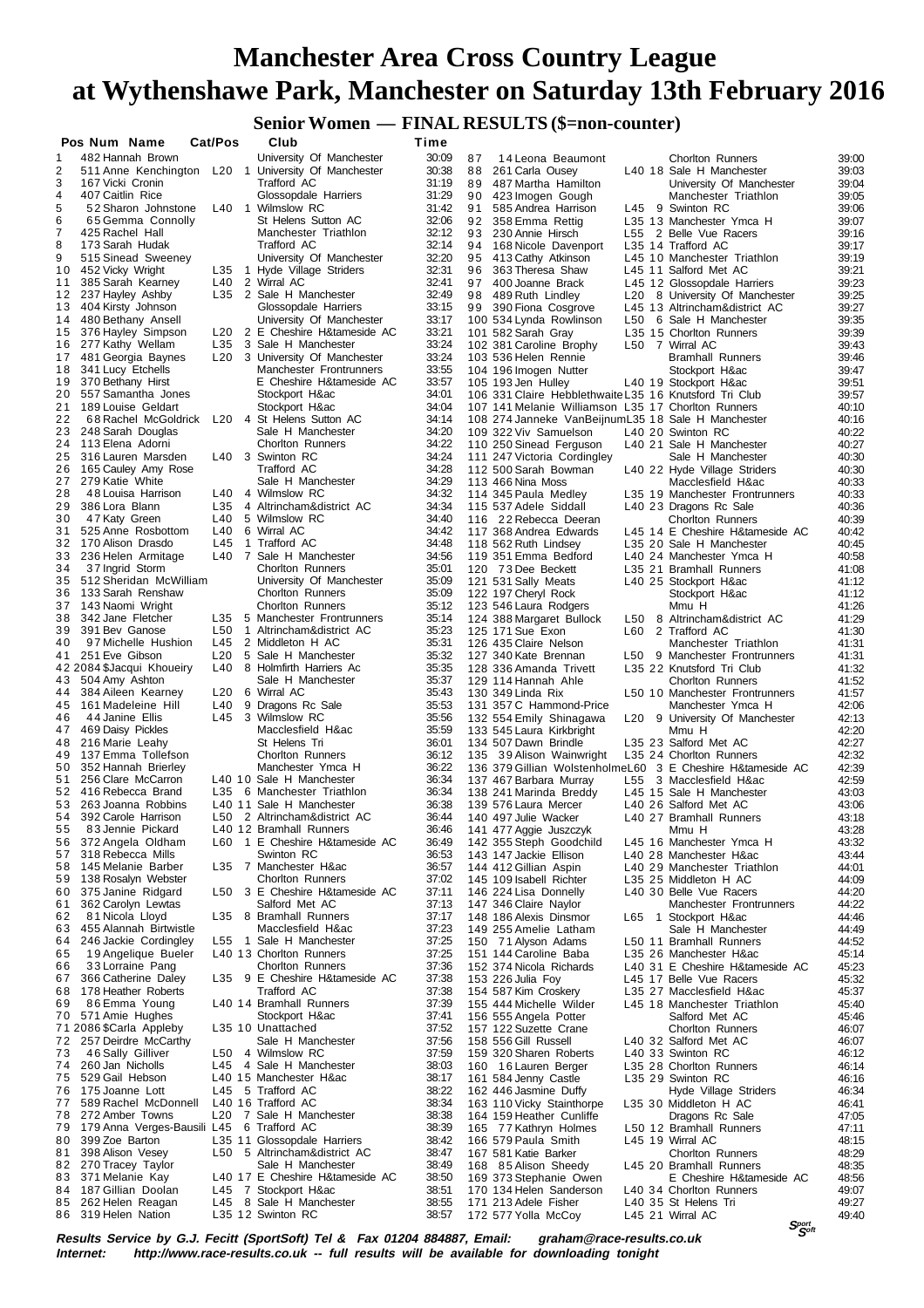| 173 421 Ella Fields                        |          | Manchester Triathlon                                                      | 49:52 |     | 184 117 Jodie Bennett                                              | L40 36 Chorlton Runners                     |                                     | 54:42   |
|--------------------------------------------|----------|---------------------------------------------------------------------------|-------|-----|--------------------------------------------------------------------|---------------------------------------------|-------------------------------------|---------|
| 174 551 Diane Taktak                       |          | L45 22 St Helens Tri                                                      | 49:56 |     | 185 132 Samantha Redhead                                           |                                             | <b>Chorlton Runners</b>             | 55:05   |
| 175 359 Olivia Scates                      |          | L50 13 Manchester Ymca H                                                  | 50:02 |     | 186 553 Fignola Alexandre                                          |                                             | University Of Manchester            | 55:17   |
| 176 496 Erika Frame                        |          | L45 23 Bramhall Runners                                                   | 50:04 |     | 187 80 Melanie Li                                                  | L45 26 Bramhall Runners                     |                                     | 55:18   |
| 177 303 Susan Mee                          |          | L45 24 Winston Runners                                                    | 50:46 |     | 188 222 Ruth Amin                                                  | L35 33 Belle Vue Racers                     |                                     | 55:36   |
|                                            |          |                                                                           |       |     |                                                                    |                                             |                                     |         |
| 178 377 Kelly Smith                        |          | L35 31 E Cheshire H&tameside AC                                           | 50:49 |     | 189 142 Stephanie Wise                                             | L50 14 Chorlton Runners                     |                                     | 56:02   |
| 179 119 Helen Cain                         |          | L45 25 Chorlton Runners                                                   | 51:07 |     | 190 107 Janice Pugh                                                | L55<br>4 Middleton H AC                     |                                     | 56:59   |
| 180 105 Beverley O'Neill                   |          | L35 32 Middleton H AC                                                     | 51:47 | 191 | 78 Justine Jackson                                                 | L45 27 Bramhall Runners                     |                                     | 1:01:57 |
| 181 121 Hannah Coates                      |          | <b>Chorlton Runners</b>                                                   | 52:05 | 192 | 79 Nikki Knappet                                                   | L45 28 Bramhall Runners                     |                                     | 1:02:15 |
| 182 356 Jill Guthrie                       |          | Manchester Ymca H                                                         | 52:53 |     | 193 38 Jennifer Turner                                             | L35 34 Chorlton Runners                     |                                     | 1:07:24 |
| 183 221 Liz Spensley                       | L70      | 1 St Helens Tri                                                           | 53:19 |     | 194 354 Jennifer Delaney                                           |                                             | Manchester Ymca H                   | 1:09:11 |
|                                            |          |                                                                           |       |     |                                                                    |                                             |                                     |         |
|                                            |          |                                                                           |       |     | <b>Senior Women — TEAM RESULTS</b>                                 |                                             |                                     |         |
|                                            |          | NOTE: Unattached and non-counters are DELETED before teams are calculated |       |     |                                                                    |                                             |                                     |         |
|                                            |          |                                                                           |       |     |                                                                    |                                             |                                     |         |
| 1 University Of Manchester                 |          | 26 - 1 Hannah Brown                                                       |       |     | 2 Anne Kenchington                                                 | 9 Sinead Sweenev                            | 14 Bethany Ansell                   |         |
| 2 Trafford AC                              |          | 69 - 3 Vicki Cronin                                                       |       |     | 8 Sarah Hudak                                                      | 26 Cauley Amy Rose                          | 32 Alison Drasdo                    |         |
| 3 Sale H Manchester                        |          | $78 - 12$ Hayley Ashby                                                    |       |     | 16 Kathy Wellam                                                    | 23 Sarah Douglas                            | 27 Katie White                      |         |
| 4 Wilmslow RC                              |          | 108 - 5 Sharon Johnstone                                                  |       |     | 28 Louisa Harrison                                                 | 30 Katy Green                               | 45 Janine Ellis                     |         |
| 5 Chorlton Runners                         |          | 131 - 24 Elena Adorni                                                     |       |     | 34 Ingrid Storm                                                    | 36 Sarah Renshaw                            | 37 Naomi Wright                     |         |
| 6 E Cheshire H&tameside AC                 |          | 148 - 15 Hayley Simpson                                                   |       |     | 19 Bethany Hirst                                                   | 55 Angela Oldham                            | 59 Janine Ridgard                   |         |
| 7 Sale H Manchester                        | Έ        | 166 - 33 Helen Armitage                                                   |       |     | 41 Eve Gibson                                                      | 42 Amy Ashton                               | 50 Clare McCarron                   |         |
| 8 Wirral AC                                |          | 185 - 11 Sarah Kearney                                                    |       |     | 31 Anne Rosbottom                                                  | 43 Aileen Kearney                           | 100 Caroline Brophy                 |         |
| 9 Glossopdale Harriers                     |          | 190 - 4 Caitlin Rice                                                      |       |     | 13 Kirsty Johnson                                                  | 78 Zoe Barton                               | 95 Joanne Brack                     |         |
| 10 Stockport H∾                            |          | 192 - 20 Samantha Jones                                                   |       |     | 21 Louise Geldart                                                  | 69 Amie Hughes                              | 82 Gillian Doolan                   |         |
| 11 Altrincham&district AC                  |          | 200 — 29 Lora Blann                                                       |       |     | 39 Bev Ganose                                                      | 53 Carole Harrison                          | 79 Alison Vesey                     |         |
| 12 Chorlton Runners                        | Έ        | 235 - 48 EmmaTollefson                                                    |       |     |                                                                    |                                             |                                     |         |
| 13 University Of Manchester 'B'            |          | 235 - 17 Georgia Baynes                                                   |       |     | 58 Rosalyn Webster<br>35 SheridanMcWilliam                         | 64 Angelique Bueler                         | 65 Lorraine Pang<br>96 Ruth Lindley |         |
| 14 Manchester Triathlon                    |          |                                                                           |       |     |                                                                    | 87 Martha Hamilton                          |                                     |         |
|                                            |          | 239 - 7 Rachel Hall                                                       |       |     | 51 Rebecca Brand                                                   | 88 Imogen Gough                             | 93 Cathy Atkinson                   |         |
| 15 Swinton RC                              |          | 254 - 25 Lauren Marsden                                                   |       |     | 56 Rebecca Mills                                                   | 84 Helen Nation                             | 89 Andrea Harrison                  |         |
| 16 Sale H Manchester                       | 'C'      | 257 — 52 Joanna Robbins                                                   |       |     | 63 Jackie Cordingley                                               | 70 Deirdre McCarthy                         | 72 Jan Nicholls                     |         |
| 17 Bramhall Runners                        |          | 284 — 54 Jennie Pickard                                                   |       |     | 61 Nicola Lloyd                                                    | 68 Emma Young                               | 101 Helen Rennie                    |         |
| 'B'<br>18 Trafford AC                      |          | 293 - 67 Heather Roberts                                                  |       |     | 74 Joanne Lott                                                     | 75 RachelMcDonnell 77 Anna Verges-Bausili   |                                     |         |
| 19 Manchester Frontrunners                 |          | 293 - 18 Lucy Etchells                                                    |       |     | 38 Jane Fletcher                                                   | 112 Paula Medley                            | 125 Kate Brennan                    |         |
| 20 Sale H Manchester                       | 'D'      | 325 - 76 Amber Towns                                                      |       |     | 80 Tracey Taylor                                                   | 83 Helen Reagan                             | 86 Carla Ousey                      |         |
| 21 Macclesfield H∾                         |          | 354 — 46 Daisy Pickles                                                    |       |     | 62 Alannah Birtwistle                                              | 111 Nina Moss                               | 135 Barbara Murray                  |         |
| 22 Manchester Ymca H                       |          | 385 — 49 Hannah Brierley                                                  |       |     | 90 EmmaRettig                                                      | 117 Emma Bedford                            | 129 CHammond-Price                  |         |
| 23 E Cheshire H&tameside AC 'B'            |          | 396 - 66 Catherine Daley                                                  |       |     | 81 Melanie Kay                                                     | 115 Andrea Edwards 134 Gillian Wolstenholme |                                     |         |
| 24 Chorlton Runners                        | 'С'      | 403 - 85 Leona Beaumont                                                   |       |     | 99 Sarah Gray                                                      | 105 Melanie Williamson 114 Rebecca Deeran   |                                     |         |
| 25 Manchester H∾                           |          | 420 — 57 Melanie Barber                                                   |       |     | 73 Gail Hebson                                                     | 141 Jackie Ellison                          | 149 Caroline Baba                   |         |
| 26 Sale H Manchester                       | Έ        | 421 - 98 Lynda Rowlinson                                                  |       |     | 106 Janneke VanBeijnum 108 Sinead Ferguson 109 Victoria Cordingley |                                             |                                     |         |
| 27 Salford Met AC                          |          | 423 - 60 Carolyn Lewtas                                                   |       |     | 94 Theresa Shaw                                                    | 132 Dawn Brindle                            | 137 Laura Mercer                    |         |
| 28 Stockport H∾<br>Έ                       |          | 444 - 102 Imogen Nutter                                                   |       |     | 103 Jen Hulley                                                     | 119 Sally Meats                             | 120 Cheryl Rock                     |         |
| 29 Middleton H AC                          |          | 522 - 40 Michelle Hushion                                                 |       |     | 143 Isabell Richter                                                | 161 Vicky Stainthorpe 178 Beverley O'Neill  |                                     |         |
| 30 Bramhall Runners                        | Έ        | 567 -118 Dee Beckett                                                      |       |     | 138 Julie Wacker                                                   | 148 Alyson Adams                            | 163 Kathryn Holmes                  |         |
| 31 St Helens Tri                           |          | 569 — 47 Marie Leahy                                                      |       |     | 169 Adele Fisher                                                   | 172 Diane Taktak                            | 181 Liz Spensley                    |         |
| 32 Belle Vue Racers                        |          | 572 - 91 Annie Hirsch                                                     |       |     | 144 Lisa Donnelly                                                  | 151 Julia Foy                               | 186 Ruth Amin                       |         |
| 33 Chorlton Runners                        | 'D'      | 573 - 127 Hannah Ahle                                                     |       |     | 133 Alison Wainwright                                              | 155 Suzette Crane                           | 158 Lauren Berger                   |         |
| 34 Manchester Triathlon                    | Έ        | 590 - 124 Claire Nelson                                                   |       |     | 142 Gillian Aspin                                                  | 153 Michelle Wilder                         | 171 Ella Fields                     |         |
| 35 Manchester Ymca H                       | Έ        | 685 —140 Steph Goodchild                                                  |       |     | 173 Olivia Scates                                                  | 180 Jill Guthrie                            | 192 Jennifer Delaney                |         |
| 36 Chorlton Runners                        | Έ        | 689 - 165 Katie Barker                                                    |       |     | 168 Helen Sanderson                                                | 177 Helen Cain                              | 179 Hannah Coates                   |         |
| 37 Bramhall Runners                        | ic'<br>F | 714 - 166 Alison Sheedy                                                   |       |     | 174 Erika Frame                                                    | 185 Melanie Li                              | 189 Justine Jackson                 |         |
| 38 Chorlton Runners                        |          | 743 - 182 Jodie Bennett                                                   |       |     | 183 Samantha Redhead 187 Stephanie Wise                            |                                             | 191 Jennifer Turner                 |         |
|                                            |          |                                                                           |       |     |                                                                    |                                             |                                     |         |
|                                            |          | Senior Women aged 17 to 19 - TEAM RESULTS                                 |       |     |                                                                    |                                             |                                     |         |
|                                            |          | NOTE: Unattached and non-counters are DELETED before teams are calculated |       |     |                                                                    |                                             |                                     |         |
|                                            |          |                                                                           |       |     |                                                                    |                                             |                                     |         |
| 1 University Of Manchester                 |          | 12 - 1 Anne Kenchington                                                   |       |     | 3 Georgia Baynes                                                   | 8 Ruth Lindley                              |                                     |         |
|                                            |          |                                                                           |       |     | <b>Senior Women (Vets) — TEAM RESULTS</b>                          |                                             |                                     |         |
|                                            |          |                                                                           |       |     |                                                                    |                                             |                                     |         |
|                                            |          | NOTE: Unattached and non-counters are DELETED before teams are calculated |       |     |                                                                    |                                             |                                     |         |
| 1 Wilmslow RC                              |          | 17 - 1 Sharon Johnstone                                                   |       |     | 7 Louisa Harrison                                                  | 9 Katy Green                                |                                     |         |
| 2 Sale H Manchester                        |          | 21 - 4 Hayley Ashby                                                       |       |     |                                                                    |                                             |                                     |         |
| 3 Altrincham&district AC                   |          | 43 - 8 Lora Blann                                                         |       |     | 5 Kathy Wellam<br>14 Bev Ganose                                    | 12 Helen Armitage<br>21 Carole Harrison     |                                     |         |
|                                            | Έ        | 65 - 18 Clare McCarron                                                    |       |     | 20 Joanna Robbins                                                  |                                             |                                     |         |
| 4 Sale H Manchester                        |          | 67 - 3 Sarah Kearney                                                      |       |     | 10 Anne Rosbottom                                                  | 27 Jackie Cordingley                        |                                     |         |
| 5 Wirral AC                                |          |                                                                           |       |     |                                                                    | 54 Caroline Brophy                          |                                     |         |
| 6 E Cheshire H&tameside AC                 |          | 77 — 23 Angela Oldham                                                     |       |     | 25 Janine Ridgard                                                  | 29 Catherine Daley                          |                                     |         |
| 7 Bramhall Runners<br>8 Trafford AC        |          | 78 - 22 Jennie Pickard<br>80 - 11 Alison Drasdo                           |       |     | 26 Nicola Lloyd                                                    | 30 Emma Young                               |                                     |         |
|                                            |          | 92 - 6 Lauren Marsden                                                     |       |     | 34 Joanne Lott                                                     | 35 Rachel McDonnell                         |                                     |         |
| 9 Swinton RC                               |          |                                                                           |       |     | 42 Helen Nation                                                    | 44 Andrea Harrison                          |                                     |         |
| 10 Sale H Manchester                       | 'С'      | $116 - 32$ Jan Nicholls                                                   |       |     | 41 Helen Reagan                                                    | 43 Carla Ousey                              |                                     |         |
| 11 Chorlton Runners                        |          | 138 - 28 Angelique Bueler                                                 |       |     | 53 Sarah Gray                                                      | 57 Melanie Williamson                       |                                     |         |
| 12 Manchester H∾                           |          | 139 - 24 Melanie Barber                                                   |       |     | 33 Gail Hebson                                                     | 82 Jackie Ellison                           |                                     |         |
| 13 Manchester Frontrunners                 |          | 146 - 13 Jane Fletcher                                                    |       |     | 62 Paula Medley                                                    | 71 Kate Brennan                             |                                     |         |
| 14 Manchester Triathlon                    |          | 150 - 19 Rebecca Brand                                                    |       |     | 48 Cathy Atkinson                                                  | 83 Gillian Aspin                            |                                     |         |
| 15 Trafford AC<br>Έ                        |          | 153 - 36 Anna Verges-Bausili 47 Nicole Davenport                          |       |     |                                                                    | 70 Sue Exon                                 |                                     |         |
| 16 Altrincham&district AC                  | 'В'      | 158 — 38 Alison Vesey                                                     |       |     | 51 Fiona Cosgrove                                                  | 69 Margaret Bullock                         |                                     |         |
| 17 Stockport H∾                            |          | 163 - 40 Gillian Doolan                                                   |       |     | 55 Jen Hulley                                                      | 68 Sally Meats                              |                                     |         |
| 18 Sale H Manchester                       | 'D'      | 170 - 52 Lynda Rowlinson                                                  |       |     | 58 Janneke Van Beijnum 60 Sinead Ferguson                          |                                             |                                     |         |
| 19 E Cheshire H&tameside AC 'B'            |          | 179 — 39 Melanie Kay                                                      |       |     | 64 Andrea Edwards                                                  | 76 Gillian Wolstenholme                     |                                     |         |
| 20 Manchester Ymca H<br>21 Middleton H AC  |          | 192 - 45 EmmaRettig                                                       |       |     | 66 Emma Bedford                                                    | 81 Steph Goodchild                          |                                     |         |
|                                            |          | 196 - 15 Michelle Hushion                                                 |       |     | 84 Isabell Richter                                                 | 97 Vicky Stainthorpe                        |                                     |         |
| 22 Salford Met AC                          |          | 202 - 49 Theresa Shaw                                                     |       |     | 74 Dawn Brindle                                                    | 79 Laura Mercer                             |                                     |         |
| 23 Belle Vue Racers                        |          | 221 — 46 Annie Hirsch                                                     |       |     | 85 Lisa Donnelly                                                   | 90 Julia Foy                                |                                     |         |
| 24 Bramhall Runners<br>Έ,<br>25 Swinton RC | Έ,       | $234 - 67$ Dee Beckett<br>249 - 59 Viv Samuelson                          |       |     | 80 Julie Wacker<br>94 Sharen Roberts                               | 87 Alyson Adams                             |                                     |         |
| 26 Chorlton Runners                        | Έ        | 271 - 75 Alison Wainwright                                                |       |     | 95 Lauren Berger                                                   | 96 Jenny Castle<br>101 Helen Sanderson      |                                     |         |
| 27 Bramhall Runners                        | 'С'      | 304 - 98 Kathryn Holmes                                                   |       |     | 100 Alison Sheedy                                                  | 106 Erika Frame                             |                                     |         |
| 28 St Helens Tri                           |          | 317 -102 Adele Fisher                                                     |       |     | 104 Diane Taktak                                                   | 111 Liz Spensley                            |                                     |         |
|                                            |          |                                                                           |       |     |                                                                    |                                             |                                     |         |

**Results Service by G.J. Fecitt (SportSoft) Tel & Fax 01204 884887, Email: graham@race-results.co.uk Internet: http://www.race-results.co.uk -- full results will be available for downloading tonight** 30 Bramhall Runners 'D' 348 —113 Melanie Li 117 Justine Jackson 118 Nikki Knappet

29 Chorlton Runners 'C' 336 —109 Helen Cain 112 Jodie Bennett 115 Stephanie Wise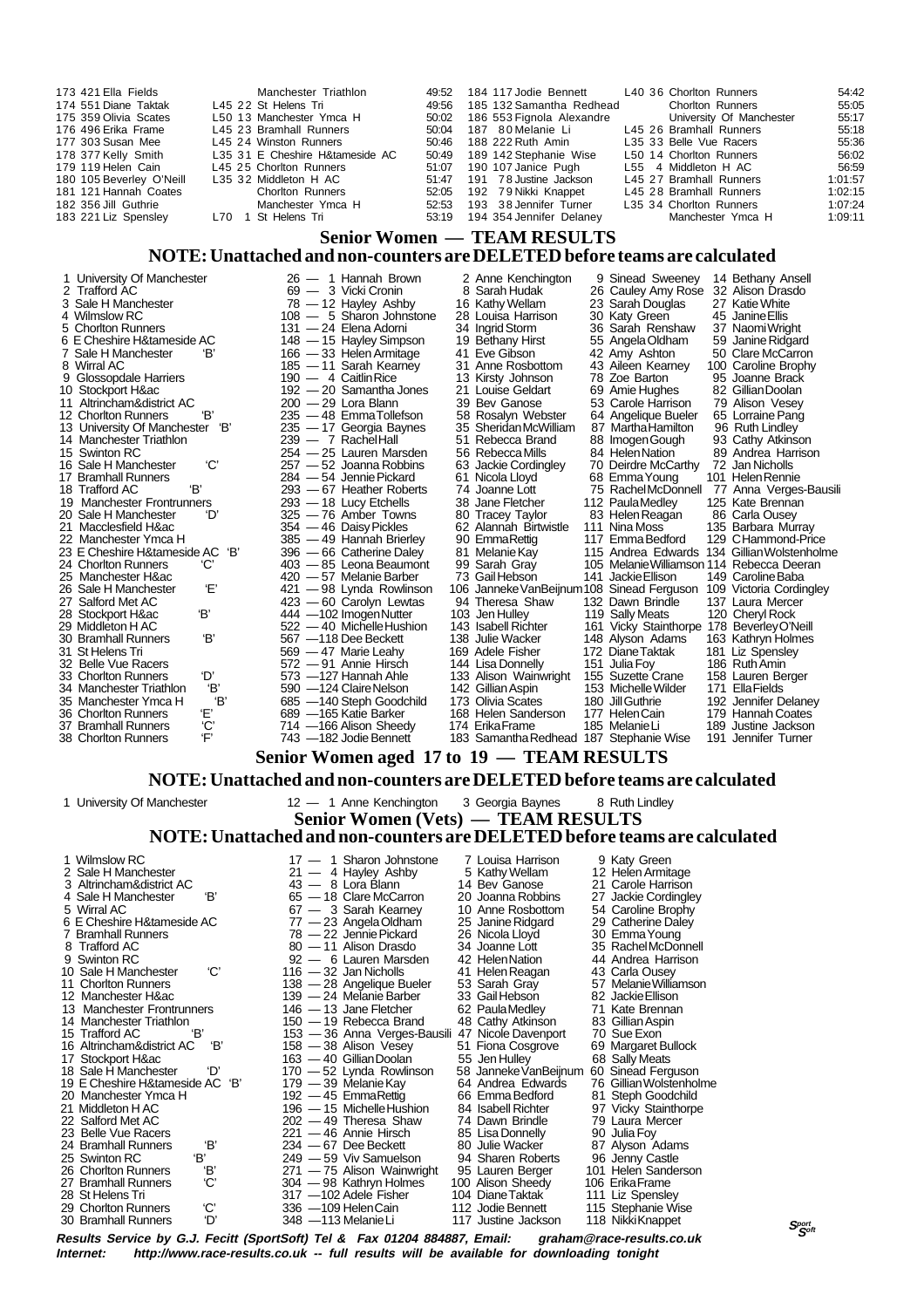**Senior Men aged 17 to 19**

|                     | Pos Num Name                                 |                                                 | Cat/Pos | Club                                       | Time           |                |                                              |                                              |                |
|---------------------|----------------------------------------------|-------------------------------------------------|---------|--------------------------------------------|----------------|----------------|----------------------------------------------|----------------------------------------------|----------------|
| 1                   |                                              | 627 Tom McGuinness                              |         | U20 1 E Cheshire H & Tameside AC           | 34:41          | 6              | 2082 \$Callum Ross                           | U20 6 Pendle Athletic Club                   | 39:42          |
| $\overline{2}$      |                                              | 337 Richard McGeachie U20                       |         | 2 Halton & Frodsham                        | 36:03          | $\overline{7}$ | 849 Chris Fance                              | U20 7 Warrington AC                          | 40:03          |
| 3                   |                                              | 845 Matt Beacock                                | U20     | 3 Sale H Manchester                        | 36:35          | 8              | 826 Nathan Williams                          | U20 8 Vale Royal AC                          | 41:26          |
| 4                   |                                              | 885 Adam Roden                                  |         | U20 4 Sale H Manchester                    | 37:09          | 9              | 818 Alex McKail                              | U20 9 University Of Manchester               | 46:05          |
| 5                   |                                              | 815 Joseph Howe                                 |         | U20 5 University Of Manchester             | 38:27          |                | 10 943 George Raffle                         | U20 10 Altrincham&district AC                | 51:29          |
|                     |                                              |                                                 |         |                                            |                |                | Senior Men aged 20 to 39                     |                                              |                |
|                     | Pos Num Name                                 |                                                 | Cat/Pos | Club                                       | Time           |                |                                              |                                              |                |
|                     |                                              |                                                 |         |                                            |                |                |                                              |                                              |                |
| 1<br>$\overline{2}$ | 2087 Ian Mitchell                            | 247 Gavin Tomlinson                             |         | Trafford AC                                | 34:14<br>34:35 | 58<br>59       | 952 James Jordan                             | Horwich Rmi                                  | 42:18          |
| 3                   |                                              | 439 Matthew Shaw                                |         | <b>Tipton Harriers</b><br>Salford H∾       | 34:35          |                | 342 Paul Barrett<br>60 553 Amir Dar          | Sale H Manchester<br>Manchester Frontrunners | 42:23<br>42:38 |
| $\overline{4}$      |                                              | 844 James Wignall                               |         | Sale H Manchester                          | 34:52          |                | 61 775 Sam Drinkwater                        | University Of Manchester                     | 42:42          |
| 5                   | 373 Nigel Martin                             |                                                 |         | Sale H Manchester                          | 35:11          |                | 62 2089 \$James Holland                      | Unattached                                   | 42:51          |
| 6                   | 427 Bruno Lima                               |                                                 |         | Salford H∾                                 | 35:28          | 63             | 881 David Connelly                           | Sale H Manchester                            | 43:00          |
| $\overline{7}$      |                                              | 790 James Savage                                |         | <b>Chorlton Runners</b>                    | 35:29          | 64             | 566 Steve Hatton                             | Manchester Frontrunners                      | 43:06          |
| 8                   |                                              | 238 Simon O'Meara                               |         | Trafford AC                                | 35:40          | 65             | 308 Robert Chesters                          | St Helens Tri                                | 43:08          |
| 9                   |                                              | 240 Richard Powell                              |         | Trafford AC                                | 35:50          | 66             | 550 David Chambers                           | Manchester Frontrunners                      | 43:38          |
| 10                  | 366 Daniel Kashi                             |                                                 |         | Sale H Manchester                          | 36:00          | 67             | 58 Guy Weaver                                | <b>Chorlton Runners</b>                      | 43:39          |
| 11                  | 209 Mark Offord                              |                                                 |         | Dragons Rc Sale                            | 36:07          | 68             | 49 Ross Murdoch                              | <b>Chorlton Runners</b>                      | 43.41          |
| 12                  | 518 Nick Leigh                               |                                                 |         | Horwich Rmi                                | 36:33          | 69             | 130 John Williams                            | <b>Bramhall Runners</b>                      | 44:00          |
| 13                  |                                              | 90 Peter Speake                                 |         | Wilmslow RC                                | 36:56          | 70             | 800 Francis Pyatt                            | Macclesfield H∾                              | 44.01          |
| 14                  |                                              | 386 Callum Rowlinson                            |         | Sale H Manchester                          | 37:05          | 71             | 703 Alastair Fisher                          | Manchester Triathlon                         | 44:07          |
| 15                  | 725 Paul Savage                              |                                                 |         | Manchester Triathlon                       | 37:27          | 72             | 696 James Bruce                              | Manchester Triathlon                         | 44:13          |
| 16                  |                                              | 352 Chris Donnelly                              |         | Sale H Manchester                          | 37:32          | 73             | 792 Richard Adams                            | <b>Bramhall Runners</b>                      | 44:15          |
|                     |                                              | 17 170 Jonathan Harrison                        |         | <b>Chorlton Runners</b>                    | 37:39          | 74             | 548 Thomas Blackburn                         | Manchester Frontrunners                      | 44:16          |
| 18                  |                                              | 368 Tim Kennedy                                 |         | Sale H Manchester                          | 37:44          | 75             | 708 Nicholas Howarth                         | Manchester Triathlon                         | 44:28          |
| 19                  |                                              | 76 Paul Hawkins                                 |         | Wilmslow RC                                | 37:45          | 76             | 913 Peter Crawford                           | Sale H Manchester                            | 44:29          |
| 20                  |                                              | 350 Andrew Carlin                               |         | Sale H Manchester                          | 37:49          | 77             | 951 JeanPaul Lebon                           | Altrincham&district AC                       | 44:31          |
|                     | 21 859 Joseph Hudak<br>22 2076 \$Kieran Reay |                                                 |         | E Cheshire H & Tameside AC                 | 37:50<br>37:51 | 78<br>79       | 251 Gareth Woodcock                          | Trafford AC                                  | 44:40          |
| 23                  | 782 Dan Pettitt                              |                                                 |         | Birtley Ac<br>University Of Manchester     | 37:53          | 80             | 539 Mike Stockton<br>375 Richard McHugh      | Knutsford Tri Club<br>Sale H Manchester      | 44.44<br>44:48 |
| 24                  | 372 David Marsh                              |                                                 |         | Sale H Manchester                          | 38:06          | 81             | 485 Rob McGibbon                             | Swinton RC                                   | 45:19          |
| 25                  |                                              | 223 Richard Clancy                              |         | Trafford AC                                | 38:39          | 82             | 761 Andrew Oliver                            | Macclesfield H∾                              | 45:20          |
| 26                  |                                              | 834 Ross Huskisson                              |         | University Of Manchester                   | 38:41          | 83             | 334 Victor Walsh                             | Belle Vue Racers                             | 45:23          |
| 27                  |                                              | 585 Richard Brierley                            |         | Manchester Ymca H                          | 38:42          | 84             | 356 Kevin Foster                             | Sale H Manchester                            | 45:33          |
| 28                  | 470 Dan Bird                                 |                                                 |         | Swinton RC                                 | 38:46          | 85             | 110 Adam Bird                                | <b>Bramhall Runners</b>                      | 45:38          |
| 29                  |                                              | 45 F Macdonald-Oulds                            |         | Chorlton Runners                           | 38:53          | 86             | 34 Brian Devlin                              | <b>Chorlton Runners</b>                      | 45:45          |
| 30                  | 277 Dean Matkin                              |                                                 |         | Stockport H∾                               | 38:57          | 87             | 289 James Pratt                              | Stockport H∾                                 | 45.53          |
| 31                  | 257 Phil Burns                               |                                                 |         | Stockport H∾                               | 39:10          | 88             | 915 Benjamin Gooswill                        | <b>Chorlton Runners</b>                      | 45:54          |
|                     |                                              | 32 866 Jonathan Powell                          |         | Altrincham&district AC                     | 39:11          | 89             | 595 Rob Kedian                               | Manchester Ymca H                            | 46:08          |
| 33                  |                                              | 164 James Ashford                               |         | <b>Chorlton Runners</b>                    | 39:20          | 90             | 150 John Humphreys                           | Middleton H AC                               | 46:23          |
|                     | 34 594 Craig Jones                           |                                                 |         | Manchester Ymca H                          | 39:32          | 91             | 946 Chris Floyd                              | <b>Chorlton Runners</b>                      | 46:25          |
| 35                  | 653 Matthew Kelly                            |                                                 |         | Altrincham&district AC                     | 39:37          | 92             | 331 Meng Tang                                | Belle Vue Racers                             | 46:26          |
| 36                  |                                              | 542 Matthew Wackett<br>37 705 \$Graeme Grindrod |         | Knutsford Tri Club<br>Manchester Triathlon | 39:39<br>39:44 | 93<br>94       | 573 Jordan Millar                            | Manchester Frontrunners                      | 46:38          |
| 38                  | 590 Mark Griffiths                           |                                                 |         | Manchester Ymca H                          | 39:51          | 95             | 33 Simon Clarke<br>483 Oli Lougheed          | Chorlton Runners<br>Swinton RC               | 46:42<br>46:50 |
| 39                  | 380 Peter O'Neil                             |                                                 |         | Sale H Manchester                          | 39:55          | 96             | 173 Joe Latimer                              | <b>Chorlton Runners</b>                      | 47:02          |
| 40                  |                                              | 353 Richard Edwards                             |         | Sale H Manchester                          | 40:01          | 97             | 467 Krzysztof Zacharski                      | <b>Winston Runners</b>                       | 47:20          |
| 41                  | 805 Rob Dunn                                 |                                                 |         | Sale H Manchester                          | 40:07          | 98             | 200 Richard Skitt                            | Manchester H∾                                | 47:30          |
|                     | 42 835 Dowan Kwon                            |                                                 |         | University Of Manchester                   | 40:34          | 99             | 737 Rob Smith                                | Manchester Triathlon                         | 47:42          |
| 43                  |                                              | 362 Steve Henderson                             |         | Sale H Manchester                          | 40:35          |                | 100 695 Robert Bridges                       | Manchester Triathlon                         | 47:46          |
|                     |                                              | 44 565 Jono Guildford                           |         | Manchester Frontrunners                    | 40:36          |                | 101 116 James Hall                           | <b>Bramhall Runners</b>                      | 48:22          |
| 45                  | 545 Tom Bardwell                             |                                                 |         | Manchester Frontrunners                    | 40:40          |                | 102 379 John Morris                          | Sale H Manchester                            | 48.53          |
| 46                  | 384 Matt Ray                                 |                                                 |         | Sale H Manchester                          | 40:51          |                | 103 606 Stuart Mairs                         | Salford Met AC                               | 49:24          |
|                     |                                              | 47 854 Gregory Williams                         |         | St Helens Sutton AC                        | 40:53          |                | 104 544 Steve Alcock                         | Manchester Frontrunners                      | 49:31          |
| 48                  | 555 Martin Dunn                              |                                                 |         | Manchester Frontrunners                    | 40:55          |                | 105 591 James Gu                             | Manchester Ymca H                            | 49:55          |
| 49                  |                                              | 741 Matthew Latham                              |         | Hyde Village Striders                      | 41:02          |                | 106 569 Carl Lane                            | Manchester Frontrunners                      | 50:16          |
|                     | 50 726 Aaron Saxton                          |                                                 |         | Manchester Triathlon                       | 41:12          |                | 107 559 James Fox                            | Manchester Frontrunners                      | 50:30          |
|                     | 51 676 Jamie Helmer                          |                                                 |         | Glossopdale Harriers                       | 41:17          |                | 108 346 Matthew Bell                         | Sale H Manchester                            | 51:24          |
|                     | 52 729 Murray Taylor                         |                                                 |         | Manchester Triathlon<br>Sale H Manchester  | 41:29          |                | 109 567 Craig Isherwood                      | Manchester Frontrunners                      | 53:47          |
|                     | 53 340 Mike Ashby<br>54 596 Chris March      |                                                 |         | Manchester Ymca H                          | 41:40<br>41:45 |                | 110 141 Jason Cunningham                     | Middleton H AC<br>Winston Runners            | 54:00<br>55:07 |
|                     |                                              | 55 213 Robert Wadsworth                         |         | Dragons Rc Sale                            | 42:12          |                | 111 464 Paul Lockett<br>112 465 Paul Muldoon | Winston Runners                              | 55:50          |
| 56                  | 376 Ben McIntyre                             |                                                 |         | Sale H Manchester                          | 42:14          |                | 113 147 Jason Harling                        | Middleton H AC                               | 59:46          |
|                     | 57 532 John Goggins                          |                                                 |         | Knutsford Tri Club                         | 42:16          |                |                                              |                                              |                |
|                     |                                              |                                                 |         |                                            |                |                |                                              |                                              |                |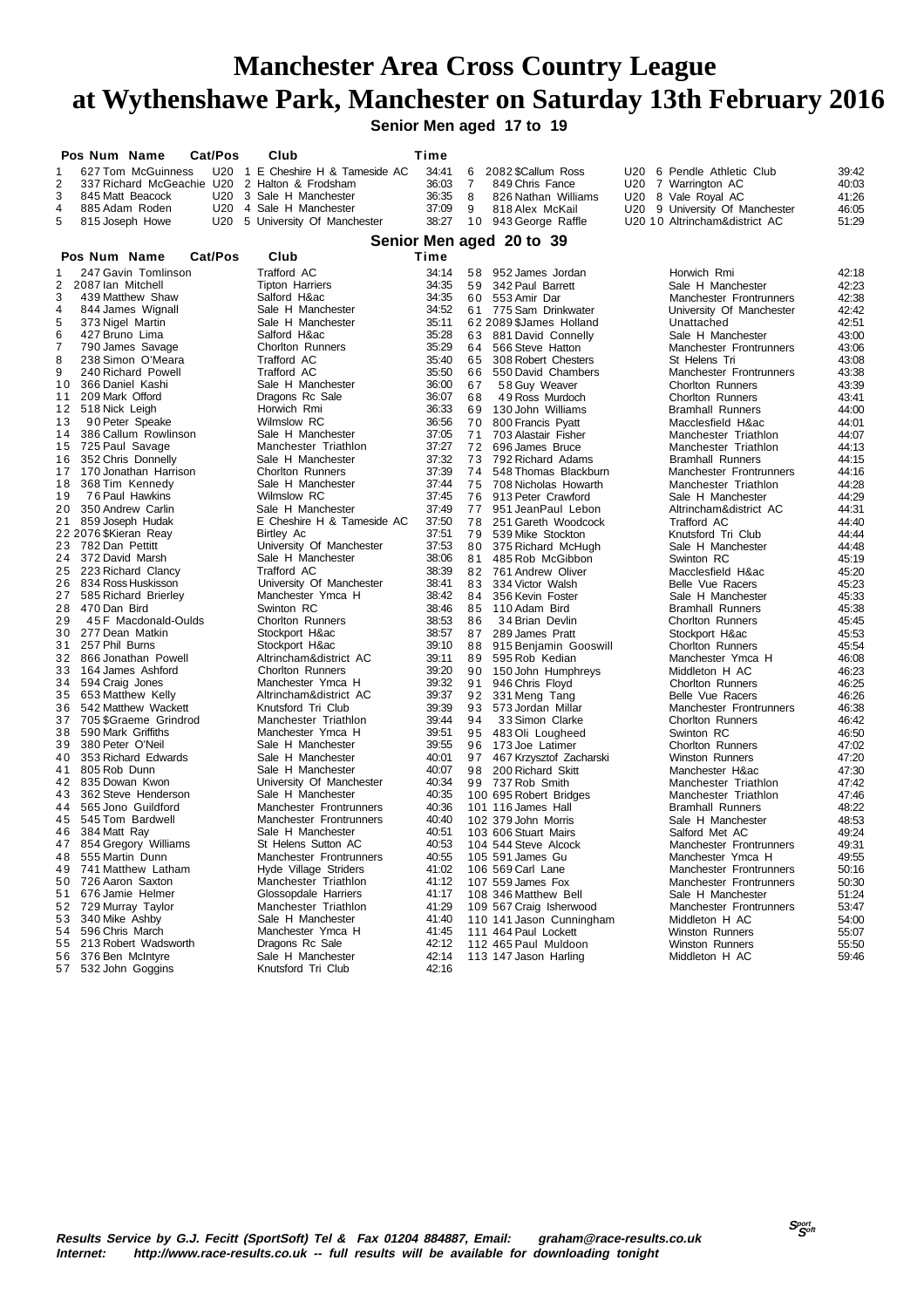### **Senior Men (Vets) aged 40 to 44**

|                | Pos Num Name                           | Cat/Pos         | Club                                                  | Time           |    |                                 |                                   |       |
|----------------|----------------------------------------|-----------------|-------------------------------------------------------|----------------|----|---------------------------------|-----------------------------------|-------|
| 1              | 883 Gareth Raven                       |                 | V40 1 Sale H Manchester                               | 35:03          | 25 | 98 Ian Costello                 | V40 25 St Helens Sutton AC        | 43:21 |
| $\overline{2}$ | 810 \$Clive Fitzpatrick                | V40             | 2 Trafford AC                                         | 37:00          | 26 | 949 Michael Forber              | V40 26 St Helens Tri              | 43:28 |
| 3              | 242 Jeff Prest                         | V40             | 3 Trafford AC                                         | 37:48          | 27 | 650 Shaun Jackson               | V40 27 Altrincham&district AC     | 44:09 |
| 4              | 374 Stephen McCarron                   | V40             | 4 Sale H Manchester                                   | 37:54          |    | 28 472 Chris Brown              | V40 28 Swinton RC                 | 44:39 |
| 5              | 468 Simon Atkin                        | V40             | 5 Swinton RC                                          | 37:57          | 29 | 172 lan Jameson                 | V40 29 Chorlton Runners           | 44:49 |
| 6              | 47 Ben McCormack                       |                 | V40 6 Chorlton Runners                                | 37:59          |    | 30 584 Richard Brailsford       | V40 30 Manchester Ymca H          | 45:15 |
| 7              | 60 Barry Archbold                      |                 | V40 7 Wilmslow RC                                     | 38:13          |    | 31 199 Chris Sewart             | V40 31 Manchester H∾              | 45:32 |
| 8              | 355 Tom Fordyce                        |                 | V40 8 Sale H Manchester                               | 38:46          |    | 32 571 John Lowe                | V40 32 Manchester Frontrunners    | 45:35 |
| 9              | 263 James Corden                       |                 | V40 9 Stockport H∾                                    | 39:07          |    | 33 914 Bradlev Johnson          | V40 33 Altrincham&district AC     | 45:47 |
| 10             | 298 Matt Townley                       |                 | V40 10 Stockport H∾                                   | 39:33          |    | 34 129 John Williams            | V40 34 Bramhall Runners           | 46:07 |
| 11             | 574 James Moles                        |                 | V40 11 Manchester Frontrunners                        | 40:10          | 35 | 634 Dennis Thomas               | V40 35 E Cheshire H & Tameside AC | 47:16 |
| 12             | 284 Adrian Nutter                      |                 | V40 12 Stockport H∾                                   | 40:23          |    | 36 212 Simon Skeltenberry       | V40 36 Dragons Rc Sale            | 47:16 |
| 13             | 235 Dave Maher                         |                 | V40 13 Trafford AC                                    | 40:29          |    | 37 2085 \$Marwan Khoueiry       | V40 37 Holmfirth Harriers Ac      | 47:17 |
| 14             | 285 Paul Nutter                        |                 | V40 14 Stockport H∾                                   | 41:06          |    | 38 486 Jon Mellor               | V40 38 Swinton RC                 | 47:22 |
| 15             | 274 David Hulley                       |                 | V40 15 Stockport H∾                                   | 41:08          |    | 39 401 Michael Wymer            | V40 39 Sale H Manchester          | 47:49 |
| 16.            | 939 Duncan Hill                        |                 | V40 16 Sale H Manchester                              | 41:32          | 40 | 315 Matt Shillabeer             | V40 40 St Helens Tri              | 48:20 |
|                | 17 543 Shane Wolstencroft              |                 | V40 17 Knutsford Tri Club                             | 41:36          |    | 41 119 Mike Hodson              | V40 41 Bramhall Runners           | 49:12 |
|                | 18 797 Daniel Oldham                   |                 | V40 18 Glossopdale Harriers                           | 41:52          |    | 42 938 David Walton             | V40 42 Altrincham&district AC     | 49:16 |
| 19             | 348 Craig Bradbury                     |                 | V40 19 Sale H Manchester                              | 42:03          |    | 43 287 Paul Plummer             | V40 43 Stockport H∾               | 49:20 |
| 20             | 453 Mark Hadland                       |                 | V40 20 Warrington Tri Club                            | 42:43          |    | 44 156 Bryan O'Neill            | V40 44 Middleton H AC             | 51:04 |
| 21             | 311 Eddie Hirst                        |                 | V40 21 St Helens Tri                                  | 42:45          |    | 45 205 Paul Allum               | V40 45 Dragons Rc Sale            | 51:22 |
| 22             | 91 Matt Taylor                         |                 | V40 22 Wilmslow RC                                    | 42:52          | 46 | 928 Stephen Moran               | V40 46 Manchester Frontrunners    | 52:32 |
| 23             | 128 Chris Trask                        |                 | V40 23 Bramhall Runners                               | 42:54          | 47 | 580 Dan Whittaker               | V40 47 Manchester Frontrunners    | 53:56 |
|                |                                        |                 |                                                       | 43:13          |    |                                 | V40 48 Manchester H∾              | 54:23 |
|                | 24 127 Phil Ramsey                     |                 | V40 24 Bramhall Runners                               |                | 48 | 188 Mike Cronin                 |                                   |       |
|                |                                        |                 |                                                       |                |    |                                 |                                   |       |
|                | Pos Num Name                           | Cat/Pos         | Club                                                  | Time           |    | Senior Men (Vets) aged 45 to 49 |                                   |       |
| 1              |                                        |                 | V45 1 Manchester H∾                                   | 36:41          |    | 22 281 Ian Mulligan             | V45 22 Stockport H∾               | 44:55 |
| 2              | 190 Ed Fazakerley<br>868 Ian Grime     | V <sub>45</sub> | 2 Salford H∾                                          |                | 23 | 643 Nick Burke                  | V45 23 Altrincham&district AC     | 45:13 |
| 3              | 515 David Jackson                      | V45             |                                                       | 38:24          | 24 | 264 Paul Corner                 | V45 24 Stockport H∾               | 46:04 |
| $\overline{4}$ |                                        |                 | 3 Horwich Rmi<br>V45 4 Wilmslow RC                    | 38:47          | 25 | 117 Richard Hall                | V45 25 Bramhall Runners           | 46:33 |
|                | 93 Andy Whittingham                    | V45             |                                                       | 39:20          | 26 | 497 Ric Waring                  | V45 26 Swinton RC                 | 46:58 |
| 5<br>6         | 664 Steve Renny<br>269 Kevan Garner    | V45             | 5 Altrincham&district AC                              | 39:40          | 27 | 842 Girish Patel                | V45 27 Salford Met AC             | 47:08 |
| $\overline{7}$ | 759 James Noakes                       | V45             | 6 Stockport H∾<br>7 Macclesfield H∾                   | 39:59<br>40:30 | 28 | 276 Graham Marsland             | V45 28 Stockport H∾               | 47:12 |
| 8              | 87 Jim Pendrill                        | V45             | 8 Wilmslow RC                                         |                |    | 29 495 Jon Sides                | V45 29 Swinton RC                 | 47:26 |
| 9              | 126 Frank Podd                         | V45             | 9 Bramhall Runners                                    | 40:57<br>40:57 |    | 30 114 Simon Fennell            | V45 30 Bramhall Runners           | 47:31 |
| 10             |                                        |                 | V45 10 Bramhall Runners                               | 41:03          | 31 | 192 Glen Gandy                  | V45 31 Manchester H∾              | 47:40 |
| 11             | 122 lan Keeling                        |                 |                                                       |                |    | 32 166 Jamie Barry              | V45 32 Chorlton Runners           | 49:23 |
| 12             | 151 Paul Jibson<br>825 Gareth Williams |                 | V45 11 Middleton H AC                                 | 41:39<br>41:39 | 33 | 738 Chris Watson                | V45 33 Manchester Triathlon       | 49:33 |
| 13             | 931 Richard Johnson                    |                 | V45 12 Vale Royal AC<br>V45 13 Altrincham&district AC | 41:59          | 34 | 541 Edward Taylor               | V45 34 Knutsford Tri Club         | 50:44 |
| 14             | 945 Jamie Neadle                       |                 | V45 14 Bramhall Runners                               | 42:04          | 35 | 900 Jon Shaw                    | V45 35 Winston Runners            | 50:55 |
|                | 15 712 Tim Johns                       |                 | V45 15 Manchester Triathlon                           | 42:38          | 36 | 624 Martin Lewis                | V45 36 E Cheshire H & Tameside AC | 51:45 |
| 16             | 948 Ashley Lindsey                     |                 | V45 16 Sale H Manchester                              | 43:01          | 37 | 599 Steve Symons                | V45 37 Manchester Ymca H          | 52:30 |
|                | 17 124 Li Lok                          |                 | V45 17 Bramhall Runners                               | 43:18          | 38 | 908 Lawrence Pinnell            | V45 38 Horwich Rmi                | 52:52 |
| 18             | 720 John Murray                        |                 | V45 18 Manchester Triathlon                           | 43:34          | 39 | 463 Anthony Jones               | V45 39 Winston Runners            | 56:11 |
| 19             | 186 Jason Brogan                       |                 | V45 19 Manchester H∾                                  | 43:34          | 40 | 921 Eddie Edwards               | V45 40 Trafford AC                | 57:59 |
| 20             | 828 Richard Marlton                    |                 | V45 20 Horwich Rmi                                    | 43:58          | 41 | 944 Nick Heaton                 | V45 41 Bramhall Runners           | 58:48 |
| 21             | 359 Steve Gavin                        |                 | V45 21 Sale H Manchester                              | 44:46          |    |                                 |                                   |       |

#### **Senior Men (Vets) aged 50 to 54**

|                | Pos Num Name           | Cat/Pos | Club                              | Time  |    |                         |                                   |       |
|----------------|------------------------|---------|-----------------------------------|-------|----|-------------------------|-----------------------------------|-------|
| 1              | 68 Rob Downs           |         | V50 1 Wilmslow RC                 | 37:23 |    | 21 744 Dominic Sexton   | V50 21 Hyde Village Striders      | 44:58 |
| $\overline{2}$ | 70 Malcolm Fowler      |         | V50 2 Wilmslow RC                 | 39:02 |    | 22 947 Trevor Ravner    | V50 22 Salford H∾                 | 46:13 |
| 3              | 387 Gary Rowlinson     |         | V50 3 Sale H Manchester           | 39:19 |    | 23 589 Eddie Gilligan   | V50 23 Manchester Ymca H          | 46:14 |
| 4              | 619 Barry Hirst        |         | V50 4 E Cheshire H & Tameside AC  | 39:26 |    | 24 644 Lockie Campbell  | V50 24 Altrincham&district AC     | 46:16 |
| 5              | 79 Graham Macneill     |         | V50 5 Wilmslow RC                 | 39.56 |    | 25 351 Frank Cordingley | V50 25 Sale H Manchester          | 46:17 |
| 6              | 588 David Garner       |         | V50 6 Manchester Ymca H           | 40:31 |    | 26 239 Bruce Penhale    | V50 26 Trafford AC                | 47:27 |
| $\overline{7}$ | 406 Paul Birkett       |         | V50 7 Salford H∾                  | 40:33 |    | 27 383 Tim Rainey       | V50 27 Sale H Manchester          | 47:35 |
| 8              | 221 Dick Bvers         |         | V50 8 Trafford AC                 | 40:56 |    | 28 736 Timothy Criddle  | V50 28 Manchester Triathlon       | 47:56 |
| 9              | 662 Roger Preece       |         | V50 9 Altrincham&district AC      | 41:27 |    | 29 576 Roberto Raso     | V50 29 Manchester Frontrunners    | 48:13 |
|                | 10 230 Mike Hutchinson |         | V <sub>50</sub> 10 Trafford AC    | 41:34 | 30 | 81 Bernard McCaaron     | V <sub>50</sub> 30 Wilmslow RC    | 49:52 |
|                | 11 236 Paul Mannion    |         | V50 11 Trafford AC                | 41:54 |    | 31 635 Richard Vink     | V50 31 E Cheshire H & Tameside AC | 50:12 |
|                | 12 294 Mike Shaw       |         | V50 12 Stockport H∾               | 41:58 |    | 32 336 Andy Wood        | V50 32 Belle Vue Racers           | 50:21 |
|                | 13 867 David Hughes    |         | V50 13 Altrincham&district AC     | 42:49 |    | 33 364 Noel Irwin       | V50 33 Sale H Manchester          | 50:38 |
|                | 14 608 Paul Stevenson  |         | V50 14 Salford Met AC             | 43:08 |    | 34 469 Dave Batty       | V50 34 Swinton RC                 | 50:48 |
|                | 15 663 Tim Raffle      |         | V50 15 Altrincham&district AC     | 43:11 |    | 35 656 Gordon Nicholl   | V50 35 Altrincham&district AC     | 51:00 |
|                | 16 747 Julian Brown    |         | V50 16 Macclesfield H∾            | 43:12 |    | 36 113 Steve Fairclough | V50 36 Bramhall Runners           | 51:15 |
|                | 17 109 Paul Beckett    |         | V50 17 Bramhall Runners           | 43:46 |    | 37 917 Francis Wooff    | V50 37 Chorlton Runners           | 51.49 |
|                | 18 381 Steve Parry     |         | V50 18 Sale H Manchester          | 43:49 |    | 38 120 Steve Hughes     | V50 38 Bramhall Runners           | 53:39 |
|                | 19 39 Justin Hayes     |         | V50 19 Chorlton Runners           | 44:17 |    | 39 462 Anthony Harrison | V50 39 Winston Runners            | 54:32 |
|                | 20 621 Derek Hughes    |         | V50 20 E Cheshire H & Tameside AC | 44:37 |    | 40 837 David Rowe       | V50 40 Liverpool Harriers & Ac    | 55:02 |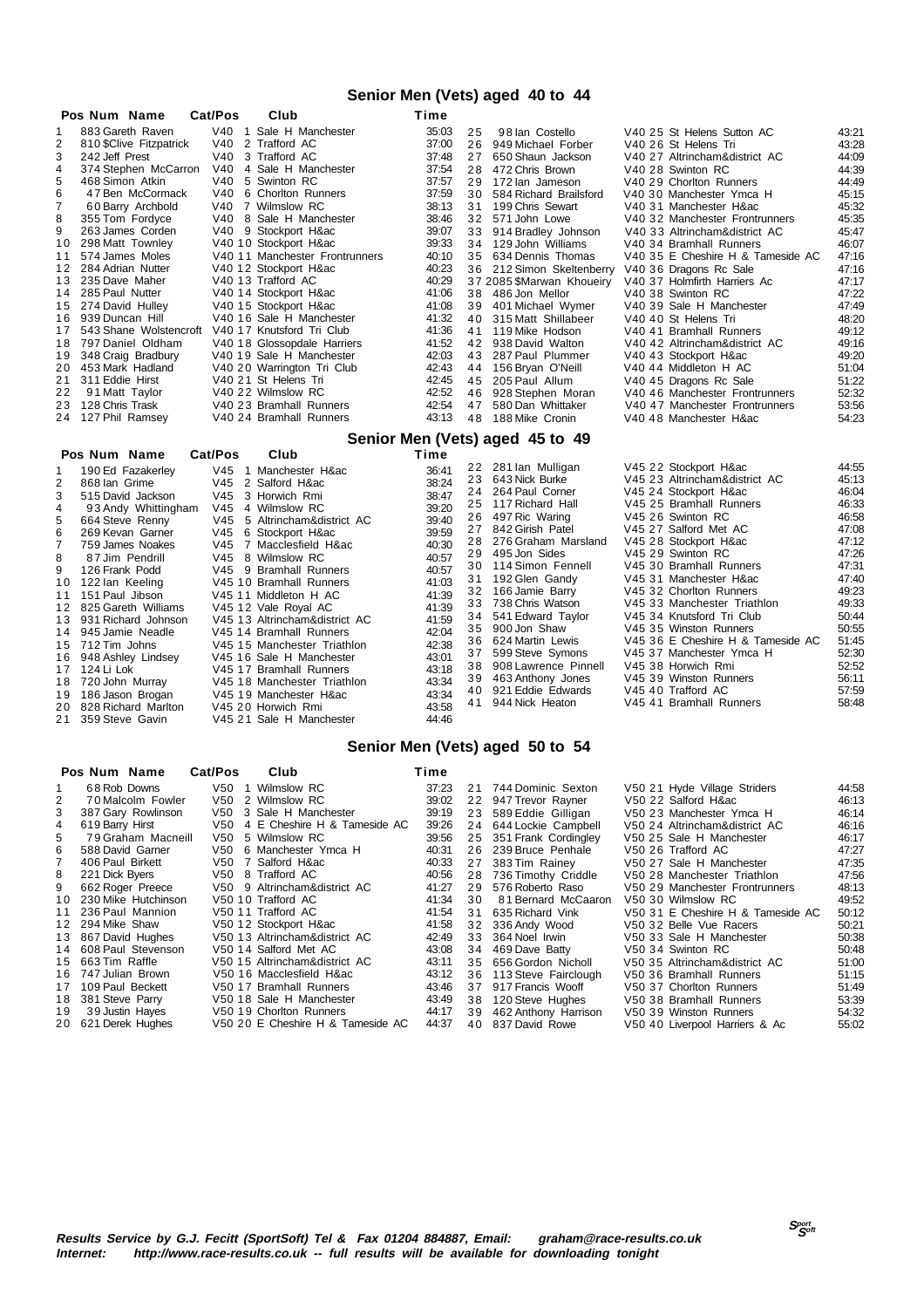#### **Senior Men (Vets) aged 55 to 59**

|   | Pos Num Name                                 | Cat/Pos | Club                             | Time  |    |                         |                               |       |
|---|----------------------------------------------|---------|----------------------------------|-------|----|-------------------------|-------------------------------|-------|
|   | 625 Gary Matthews                            |         | V55 1 E Cheshire H & Tameside AC | 41:00 |    | 12 903 Robert Ashton    | V55 12 Middleton H AC         | 50:26 |
|   | 2 293 Steve Shaughnessy V55 2 Stockport H∾   |         |                                  | 41:59 |    | 13 829 David Barnes     | V55 13 Horwich Rmi            | 50:31 |
|   | 3 382 Aidan Raftery                          |         | V55 3 Sale H Manchester          | 42:20 |    | 14 926 Jack Carney      | V55 14 Salford Met AC         | 51:27 |
| 4 | 649 Mark Hunter                              |         | V55 4 Altrincham&district AC     | 43:44 |    | 15 325 Patrick O'Brien  | V55 15 Belle Vue Racers       | 51:28 |
|   | 5 640 Dave Ainsworth                         |         | V55 5 Altrincham&district AC     | 44:53 |    | 16 597 Mike O'Brien     | V55 16 Manchester Ymca H      | 51:35 |
|   | 6 647 Graham Harrison                        |         | V55 6 Altrincham&district AC     | 45:18 |    | 17 648 Pete Hill        | V55 17 Altrincham&district AC | 51.49 |
|   | 7 757 John Moonev                            |         | V55 7 Macclesfield H∾            | 45:47 |    | 18 466 Peter Walters    | V55 18 Winston Runners        | 52:17 |
|   | 8 262 David Chrystie-Lowe V55 8 Stockport H∾ |         |                                  | 47:40 |    | 19 159 Craig Sutherland | V55 19 Middleton H AC         | 52:38 |
|   | 9 694 Mike Bridges                           |         | V55 9 Manchester Triathlon       | 47:46 |    | 20 765 Mark Wheelton    | V55 20 Macclesfield H∾        | 54:42 |
|   | 10 105 Andrew O'Connor                       |         | V55 10 St Helens Sutton AC       | 48:06 |    | 21 394 Mike Starkey     | V55 21 Sale H Manchester      | 55.03 |
|   | 11 607 Mike Race                             |         | V55 11 Salford Met AC            | 50:08 | 22 | 19 Richard Pettitt      | V55 22 Vale Royal AC          | 55:27 |

### **Senior Men (Vets) aged 60 to 64**

| Pos Num Name             | Cat/Pos | Club                         | Time  |  |                         |                               |       |  |  |
|--------------------------|---------|------------------------------|-------|--|-------------------------|-------------------------------|-------|--|--|
| 83 Tom McGaff            |         | V60 1 Wilmslow RC            | 40:17 |  | 10 John Clarke          | V60 9 Vale Royal AC           | 50:19 |  |  |
| 2 434 Stanley Owen       |         | V60 2 Salford H∾             | 40:38 |  | 10 71 Geoff Gilbert     | V60 10 Wilmslow RC            | 50.49 |  |  |
| 3<br>3 Tony Archer       |         | V60 3 Vale Royal AC          | 44:30 |  | 11 338 Miran Aprahamian | V60 11 Sale H Manchester      | 52:29 |  |  |
| 4 661 Peter Pickwell     |         | V60 4 Altrincham&district AC | 45:00 |  | 12 598 Jon Paramor      | V60 12 Manchester Ymca H      | 55:34 |  |  |
| 5 832 Tony Brierley      |         | V60 5 Manchester Ymca H      | 45:33 |  | 13 651 Mike Jones       | V60 13 Altrincham&district AC | 56.29 |  |  |
| 6 2088 \$Kevin Fingleton |         | V60 6 Unattached             | 46:57 |  | 14 762 David Shoesmith  | V60 14 Macclesfield H∾        | 56.41 |  |  |
| 7 836 John Archer        |         | V60 7 Winston Runners        | 47:27 |  |                         |                               |       |  |  |
| 8 143 Alan Garvey        |         | V60 8 Middleton H AC         | 49:20 |  |                         |                               |       |  |  |
|                          |         |                              |       |  |                         |                               |       |  |  |

#### **Senior Men (Vets) aged 65 to 69**

|   | Pos Num Name    |                              | Cat/Pos | Club                                         | Time          |                           |
|---|-----------------|------------------------------|---------|----------------------------------------------|---------------|---------------------------|
|   |                 | 295 Robert Taylor            |         | V65 1 Stockport H∾                           | 44:14         |                           |
| 2 | 940 Mike Curley |                              |         | V65 2 Sale H Manchester                      | 47:55         |                           |
| 3 |                 | 582 David Ashton             |         | V65 3 Manchester Ymca H                      | 48:43         |                           |
| 4 |                 | 665 David Telford            |         | V65 4 Altrincham&district AC                 | 50:00         |                           |
| 5 |                 | 941 Mike Dunne               |         | V65 5 Sale H Manchester                      | 50:18         |                           |
| 6 |                 | 912 Robert Dunkley           |         | V65 6 Wilmslow RC                            | 55:05         |                           |
| 7 |                 | 632 Dave Salmon              |         | V65 7 E Cheshire H & Tameside AC 1:06:34     |               |                           |
| 8 |                 |                              |         | 950 Bernard Thompstone V65 8 Winston Runners |               | Senior Men (Vets) over 70 |
|   |                 |                              |         |                                              |               |                           |
|   | Pos Num Name    |                              | Cat/Pos | Club                                         | Time          |                           |
|   |                 | 659 Jeff Norman              |         | V70 1 Altrincham&district AC                 | 49:00         |                           |
| 2 |                 | 189 Michael Cunningham V70 2 |         |                                              | Manchester H∾ |                           |
|   | 52:01           |                              |         |                                              |               |                           |

| 3 | 830 John Parker  |  | V70 3 Horwich Rmi  | 56:27   |
|---|------------------|--|--------------------|---------|
| 4 | 256 Chris Bryans |  | V75 1 Stockport H∾ | 1:31:11 |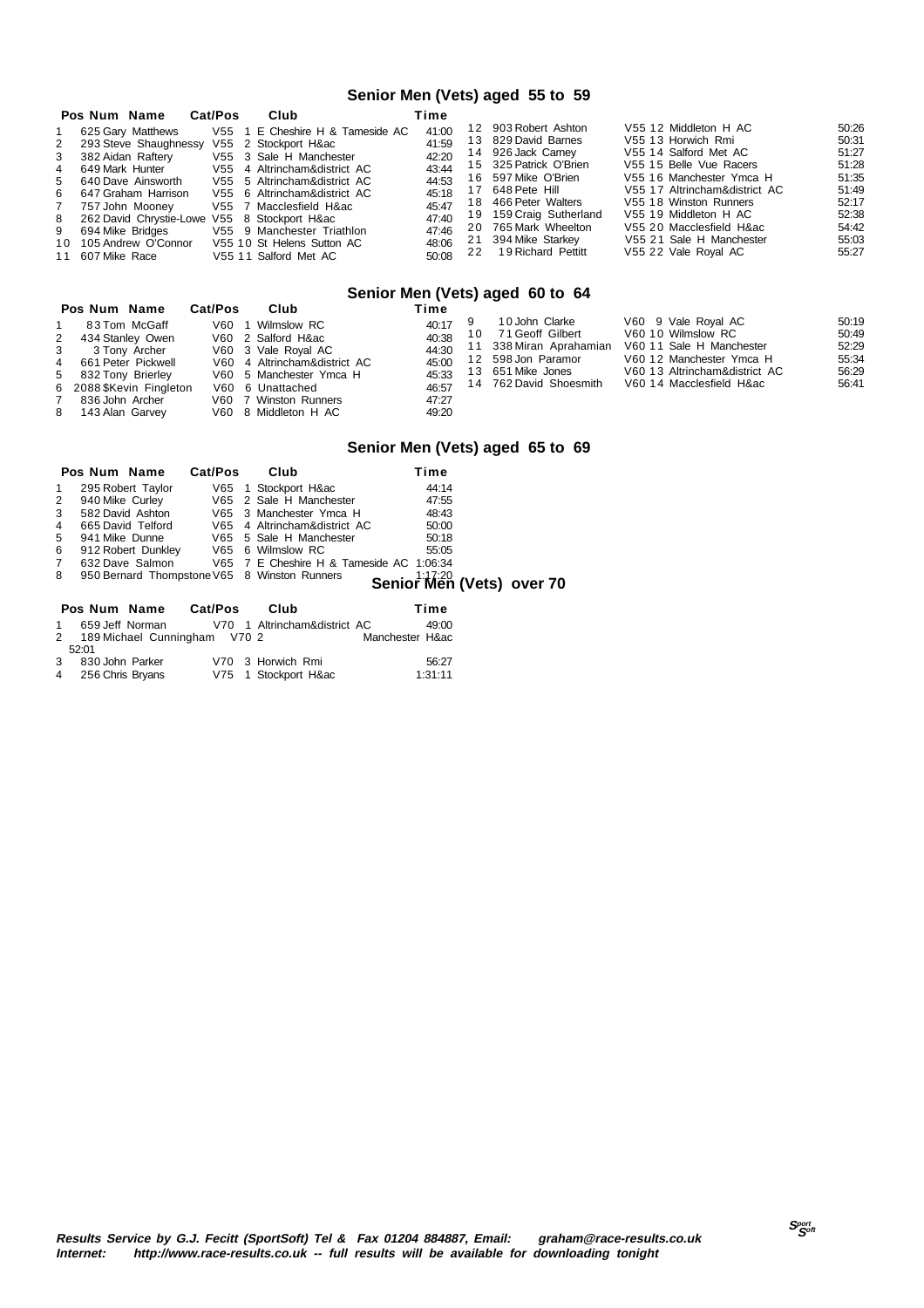**Senior Men — FINAL RESULTS (\$=non-counter)**

|                | Pos Num Name                                                     | Cat/Pos | Club                                                    | Time           |                                                  |     |                                                        |                |
|----------------|------------------------------------------------------------------|---------|---------------------------------------------------------|----------------|--------------------------------------------------|-----|--------------------------------------------------------|----------------|
| 1              | 247 Gavin Tomlinson                                              |         | Trafford AC                                             | 34:14          | 87 Jim Pendrill<br>86                            |     | V45 8 Wilmslow RC                                      | 40.57          |
| 2              | 2087 Ian Mitchell                                                |         | <b>Tipton Harriers</b>                                  | 34:35          | 126 Frank Podd<br>87                             | V45 | 9 Bramhall Runners                                     | 40:57          |
| 3              | 439 Matthew Shaw                                                 |         | Salford H∾                                              | 34:35          | 88<br>625 Gary Matthews                          |     | V55 1 E Cheshire H & Tameside AC                       | 41:00          |
| 4              | 627 Tom McGuinness                                               |         | U20 1 E Cheshire H & Tameside AC                        | 34:41          | 89 741 Matthew Latham<br>90<br>122 lan Keeling   |     | Hyde Village Striders<br>V45 10 Bramhall Runners       | 41:02<br>41:03 |
| 5<br>6         | 844 James Wignall                                                |         | Sale H Manchester<br>V40 1 Sale H Manchester            | 34:52<br>35:03 | 285 Paul Nutter<br>91                            |     | V40 14 Stockport H∾                                    | 41:06          |
| $\overline{7}$ | 883 Gareth Raven<br>373 Nigel Martin                             |         | Sale H Manchester                                       | 35:11          | 92 274 David Hulley                              |     | V40 15 Stockport H∾                                    | 41:08          |
| 8              | 427 Bruno Lima                                                   |         | Salford H∾                                              | 35:28          | 93<br>726 Aaron Saxton                           |     | Manchester Triathlon                                   | 41:12          |
| 9              | 790 James Savage                                                 |         | <b>Chorlton Runners</b>                                 | 35:29          | 94<br>676 Jamie Helmer                           |     | Glossopdale Harriers                                   | 41:17          |
| 10             | 238 Simon O'Meara                                                |         | Trafford AC                                             | 35:40          | 95 826 Nathan Williams                           |     | U20 8 Vale Royal AC                                    | 41:26          |
| 11             | 240 Richard Powell                                               |         | Trafford AC                                             | 35:50          | 662 Roger Preece<br>96<br>97 729 Murray Taylor   |     | V50 9 Altrincham&district AC<br>Manchester Triathlon   | 41:27<br>41:29 |
| 12             | 366 Daniel Kashi                                                 |         | Sale H Manchester                                       | 36:00          | 98 939 Duncan Hill                               |     | V40 16 Sale H Manchester                               | 41:32          |
| 13<br>14       | 337 Richard McGeachie U20 2 Halton & Frodsham<br>209 Mark Offord |         | Dragons Rc Sale                                         | 36:03<br>36:07 | 99 230 Mike Hutchinson                           |     | V50 10 Trafford AC                                     | 41:34          |
| 15             | 518 Nick Leigh                                                   |         | Horwich Rmi                                             | 36:33          | 100 543 Shane Wolstencroft                       |     | V40 17 Knutsford Tri Club                              | 41:36          |
| 16             | 845 Matt Beacock                                                 |         | U20 3 Sale H Manchester                                 | 36:35          | 101 151 Paul Jibson                              |     | V45 11 Middleton H AC                                  | 41:39          |
| 17             | 190 Ed Fazakerley                                                |         | V45 1 Manchester H∾                                     | 36:41          | 102 825 Gareth Williams                          |     | V45 12 Vale Royal AC                                   | 41:39          |
| 18             | 90 Peter Speake                                                  |         | <b>Wilmslow RC</b>                                      | 36:56          | 103 340 Mike Ashby                               |     | Sale H Manchester<br>Manchester Ymca H                 | 41:40<br>41:45 |
| 19             | 810 \$Clive Fitzpatrick                                          |         | V40 2 Trafford AC                                       | 37:00          | 104 596 Chris March<br>105 797 Daniel Oldham     |     | V40 18 Glossopdale Harriers                            | 41:52          |
| 20<br>21       | 386 Callum Rowlinson<br>885 Adam Roden                           |         | Sale H Manchester<br>U20 4 Sale H Manchester            | 37:05<br>37:09 | 106 236 Paul Mannion                             |     | V50 11 Trafford AC                                     | 41:54          |
| 22             | 68 Rob Downs                                                     |         | V50 1 Wilmslow RC                                       | 37:23          | 107 294 Mike Shaw                                |     | V50 12 Stockport H∾                                    | 41:58          |
| 23             | 725 Paul Savage                                                  |         | Manchester Triathlon                                    | 37:27          | 108 293 Steve Shaughnessy                        |     | V55 2 Stockport H∾                                     | 41:59          |
| 24             | 352 Chris Donnelly                                               |         | Sale H Manchester                                       | 37:32          | 109 931 Richard Johnson                          |     | V45 13 Altrincham&district AC                          | 41:59          |
| 25             | 170 Jonathan Harrison                                            |         | <b>Chorlton Runners</b>                                 | 37:39          | 110 348 Craig Bradbury                           |     | V40 19 Sale H Manchester                               | 42:03<br>42:04 |
| 26             | 368 Tim Kennedy                                                  |         | Sale H Manchester                                       | 37:44          | 111 945 Jamie Neadle<br>112 213 Robert Wadsworth |     | V45 14 Bramhall Runners<br>Dragons Rc Sale             | 42:12          |
| 27<br>28       | 76 Paul Hawkins<br>242 Jeff Prest                                |         | <b>Wilmslow RC</b><br>V40 3 Trafford AC                 | 37:45<br>37:48 | 113 376 Ben McIntyre                             |     | Sale H Manchester                                      | 42:14          |
| 29             | 350 Andrew Carlin                                                |         | Sale H Manchester                                       | 37:49          | 114 532 John Goggins                             |     | Knutsford Tri Club                                     | 42:16          |
|                | 30 859 Joseph Hudak                                              |         | E Cheshire H & Tameside AC                              | 37:50          | 115 952 James Jordan                             |     | Horwich Rmi                                            | 42:18          |
|                | 31 2076 \$Kieran Reay                                            |         | Birtley Ac                                              | 37:51          | 116 382 Aidan Raftery                            |     | V55 3 Sale H Manchester                                | 42:20          |
|                | 32 782 Dan Pettitt                                               |         | University Of Manchester                                | 37:53          | 117 342 Paul Barrett                             |     | Sale H Manchester                                      | 42:23          |
| 33             | 374 Stephen McCarron                                             |         | V40 4 Sale H Manchester                                 | 37:54          | 118 553 Amir Dar<br>119 712 Tim Johns            |     | Manchester Frontrunners<br>V45 15 Manchester Triathlon | 42:38<br>42:38 |
| 34             | 468 Simon Atkin                                                  |         | V40 5 Swinton RC                                        | 37:57          | 120 775 Sam Drinkwater                           |     | University Of Manchester                               | 42:42          |
| 35<br>36       | 47 Ben McCormack<br>372 David Marsh                              |         | V40 6 Chorlton Runners<br>Sale H Manchester             | 37:59<br>38:06 | 121 453 Mark Hadland                             |     | V40 20 Warrington Tri Club                             | 42:43          |
| 37             | 60 Barry Archbold                                                |         | V40 7 Wilmslow RC                                       | 38:13          | 122 311 Eddie Hirst                              |     | V40 21 St Helens Tri                                   | 42:45          |
| 38             | 868 Ian Grime                                                    |         | V45 2 Salford H∾                                        | 38:24          | 123 867 David Hughes                             |     | V50 13 Altrincham&district AC                          | 42:49          |
| 39             | 815 Joseph Howe                                                  |         | U20 5 University Of Manchester                          | 38:27          | 1242089\$James Holland                           |     | Unattached                                             | 42:51          |
| 40             | 223 Richard Clancy                                               |         | Trafford AC                                             | 38:39          | 125 91 Matt Taylor<br>126 128 Chris Trask        |     | V40 22 Wilmslow RC<br>V40 23 Bramhall Runners          | 42:52<br>42:54 |
| 41             | 834 Ross Huskisson<br>585 Richard Brierley                       |         | University Of Manchester<br>Manchester Ymca H           | 38:41<br>38:42 | 127 881 David Connelly                           |     | Sale H Manchester                                      | 43:00          |
| 42<br>43       | 470 Dan Bird                                                     |         | Swinton RC                                              | 38:46          | 128 948 Ashley Lindsey                           |     | V45 16 Sale H Manchester                               | 43:01          |
| 44             | 355 Tom Fordyce                                                  |         | V40 8 Sale H Manchester                                 | 38:46          | 129 566 Steve Hatton                             |     | Manchester Frontrunners                                | 43:06          |
| 45             | 515 David Jackson                                                |         | V45 3 Horwich Rmi                                       | 38:47          | 130 308 Robert Chesters                          |     | St Helens Tri                                          | 43:08          |
| 46             | 45 F Macdonald-Oulds                                             |         | <b>Chorlton Runners</b>                                 | 38:53          | 131 608 Paul Stevenson<br>132 663 Tim Raffle     |     | V50 14 Salford Met AC<br>V50 15 Altrincham&district AC | 43:08<br>43:11 |
| 47             | 277 Dean Matkin                                                  |         | Stockport H∾                                            | 38:57          | 133 747 Julian Brown                             |     | V50 16 Macclesfield H∾                                 | 43:12          |
| 48<br>49       | 70 Malcolm Fowler<br>263 James Corden                            |         | V50 2 Wilmslow RC<br>V40 9 Stockport H∾                 | 39:02<br>39:07 | 134 127 Phil Ramsey                              |     | V40 24 Bramhall Runners                                | 43:13          |
|                | 50 257 Phil Burns                                                |         | Stockport H∾                                            | 39:10          | 135 124 Li Lok                                   |     | V45 17 Bramhall Runners                                | 43:18          |
| 51             | 866 Jonathan Powell                                              |         | Altrincham&district AC                                  | 39:11          | 136 98 lan Costello                              |     | V40 25 St Helens Sutton AC                             | 43:21          |
| 52             | 387 Gary Rowlinson                                               |         | V50 3 Sale H Manchester                                 | 39:19          | 137 949 Michael Forber                           |     | V40 26 St Helens Tri<br>V45 18 Manchester Triathlon    | 43:28<br>43:34 |
| 53             | 93 Andy Whittingham                                              |         | V45 4 Wilmslow RC                                       | 39:20          | 138 720 John Murray<br>139 186 Jason Brogan      |     | V45 19 Manchester H∾                                   | 43:34          |
| 54             | 164 James Ashford<br>619 Barry Hirst                             | V50     | <b>Chorlton Runners</b><br>4 E Cheshire H & Tameside AC | 39:20          | 140 550 David Chambers                           |     | Manchester Frontrunners                                | 43:38          |
| 55<br>56       | 594 Craig Jones                                                  |         | Manchester Ymca H                                       | 39.26<br>39:32 | 58 Guy Weaver<br>141                             |     | <b>Chorlton Runners</b>                                | 43:39          |
| 57             | 298 Matt Townley                                                 |         | V40 10 Stockport H∾                                     | 39:33          | 142 49 Ross Murdoch                              |     | <b>Chorlton Runners</b>                                | 43:41          |
| 58             | 653 Matthew Kelly                                                |         | Altrincham&district AC                                  | 39:37          | 143 649 Mark Hunter                              |     | V55 4 Altrincham&district AC                           | 43:44          |
| 59             | 542 Matthew Wackett                                              |         | Knutsford Tri Club                                      | 39:39          | 144 109 Paul Beckett<br>145 381 Steve Parry      |     | V50 17 Bramhall Runners<br>V50 18 Sale H Manchester    | 43:46<br>43:49 |
|                | 60 664 Steve Renny                                               |         | V45 5 Altrincham&district AC                            | 39:40          | 146 828 Richard Marlton                          |     | V45 20 Horwich Rmi                                     | 43:58          |
|                | 61 2082 \$Callum Ross<br>62 705 \$Graeme Grindrod                |         | U20 6 Pendle Athletic Club<br>Manchester Triathlon      | 39:42<br>39:44 | 147 130 John Williams                            |     | <b>Bramhall Runners</b>                                | 44:00          |
| 63             | 590 Mark Griffiths                                               |         | Manchester Ymca H                                       | 39:51          | 148 800 Francis Pyatt                            |     | Macclesfield H∾                                        | 44:01          |
| 64             | 380 Peter O'Neil                                                 |         | Sale H Manchester                                       | 39:55          | 149 703 Alastair Fisher                          |     | Manchester Triathlon                                   | 44:07          |
| 65             | 79 Graham Macneill                                               |         | V50 5 Wilmslow RC                                       | 39:56          | 150 650 Shaun Jackson                            |     | V40 27 Altrincham&district AC                          | 44:09          |
| 66             | 269 Kevan Garner                                                 |         | V45 6 Stockport H∾                                      | 39:59          | 151 696 James Bruce<br>152 295 Robert Taylor     |     | Manchester Triathlon<br>V65 1 Stockport H∾             | 44:13<br>44:14 |
| 67             | 353 Richard Edwards                                              |         | Sale H Manchester                                       | 40:01          | 153 792 Richard Adams                            |     | <b>Bramhall Runners</b>                                | 44:15          |
| 68<br>69       | 849 Chris Fance<br>805 Rob Dunn                                  |         | U20 7 Warrington AC<br>Sale H Manchester                | 40:03<br>40:07 | 154 548 Thomas Blackburn                         |     | Manchester Frontrunners                                | 44:16          |
| 70             | 574 James Moles                                                  |         | V40 11 Manchester Frontrunners                          | 40:10          | 155 39 Justin Hayes                              |     | V50 19 Chorlton Runners                                | 44:17          |
| 71             | 83 Tom McGaff                                                    |         | V60 1 Wilmslow RC                                       | 40:17          | 156 708 Nicholas Howarth                         |     | Manchester Triathlon                                   | 44:28          |
| 72             | 284 Adrian Nutter                                                |         | V40 12 Stockport H∾                                     | 40:23          | 157 913 Peter Crawford                           |     | Sale H Manchester                                      | 44:29          |
| 73             | 235 Dave Maher                                                   |         | V40 13 Trafford AC                                      | 40:29          | 3 Tony Archer<br>158<br>159 951 JeanPaul Lebon   |     | V60 3 Vale Royal AC<br>Altrincham&district AC          | 44:30<br>44:31 |
| 74             | 759 James Noakes                                                 |         | V45 7 Macclesfield H∾                                   | 40:30          | 160 621 Derek Hughes                             |     | V50 20 E Cheshire H & Tameside AC                      | 44:37          |
| 75<br>76       | 588 David Garner<br>406 Paul Birkett                             | V50     | 6 Manchester Ymca H<br>V50 7 Salford H∾                 | 40:31<br>40:33 | 161 472 Chris Brown                              |     | V40 28 Swinton RC                                      | 44:39          |
| 77             | 835 Dowan Kwon                                                   |         | University Of Manchester                                | 40:34          | 162 251 Gareth Woodcock                          |     | Trafford AC                                            | 44:40          |
| 78             | 362 Steve Henderson                                              |         | Sale H Manchester                                       | 40:35          | 163 539 Mike Stockton                            |     | Knutsford Tri Club                                     | 44:44          |
| 79             | 565 Jono Guildford                                               |         | Manchester Frontrunners                                 | 40:36          | 164 359 Steve Gavin                              |     | V45 21 Sale H Manchester                               | 44:46          |
| 80             | 434 Stanley Owen                                                 |         | V60 2 Salford H∾                                        | 40:38          | 165 375 Richard McHugh<br>166 172 lan Jameson    |     | Sale H Manchester<br>V40 29 Chorlton Runners           | 44:48<br>44:49 |
| 81             | 545 Tom Bardwell                                                 |         | Manchester Frontrunners<br>Sale H Manchester            | 40:40<br>40:51 | 167 640 Dave Ainsworth                           |     | V55 5 Altrincham&district AC                           | 44:53          |
| 82<br>83       | 384 Matt Ray<br>854 Gregory Williams                             |         | St Helens Sutton AC                                     | 40:53          | 168 281 lan Mulligan                             |     | V45 22 Stockport H∾                                    | 44:55          |
| 84             | 555 Martin Dunn                                                  |         | Manchester Frontrunners                                 | 40:55          | 169 744 Dominic Sexton                           |     | V50 21 Hyde Village Striders                           | 44:58          |
|                | 85 221 Dick Byers                                                |         | V50 8 Trafford AC                                       | 40:56          | 170 661 Peter Pickwell                           |     | V60 4 Altrincham&district AC                           | 45:00          |

**Results Service by G.J. Fecitt (SportSoft) Tel & Fax 01204 884887, Email: graham@race-results.co.uk Internet: http://www.race-results.co.uk -- full results will be available for downloading tonight**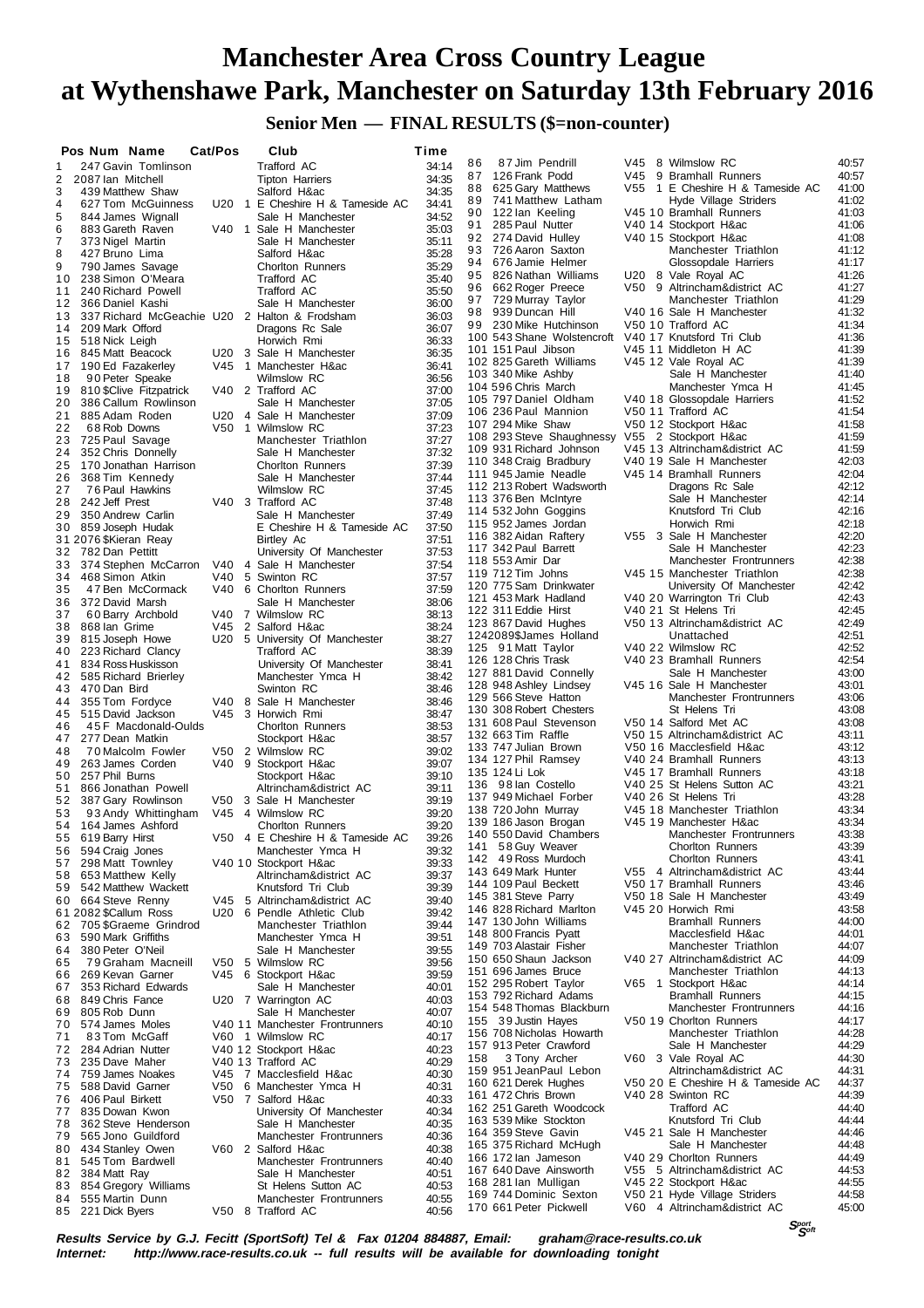182 34 Brian Devlin 186 915 Benjamin Gooswill 195 150 John Humphreys 208 212 Simon Skeltenberry 229 116 James Hall

171 643 Nick Burke V45 23 Altrincham&district AC 45:13 V40 30 Manchester Ymca H 45:15<br>V55 6 Altrincham&district AC 45:18 173 647 Graham Harrison V55 6 Altrincham&district AC 45:18 174 485 Rob McGibbon Swinton RC 45:19<br>175 761 Andrew Oliver Macclesfield H&ac 45:20 175 761 Andrew Oliver Macclesfield H&ac 45:20 176 334 Victor Walsh Belle Vue Racers 45:23 177 199 Chris Sewart V40 31 Manchester H&ac 45:32 178 356 Kevin Foster Sale H Manchester 45:33<br>179 832 Tony Brierley 160 5 Manchester Ymca H 45:33 179 832 Tony Brierley V60 5 Manchester Ymca H 45:33<br>180 571 John Lowe V40 32 Manchester Frontrunners 45:35 V40 32 Manchester Frontrunners 45:35<br>Bramhall Runners 45:38 181 110 Adam Bird Bramhall Runners 45:38 183 914 Bradley Johnson V40 33 Altrincham&district AC 45:47 184 757 John Mooney V55 7 Macclesfield H&ac 45:47 185 289 James Pratt 1992 1993 1994 1995 289 James Pratt 1995 31 Stockport H&ac 45:53<br>186 915 Benjamin Gooswill 1996 2010 100 Chorton Runners 45:54 187 264 Paul Corner V45 24 Stockport H&ac 46:04<br>188 818 Alex McKail 190 9 University Of Manchester 46:05 188 818 Alex McKail U20 9 University Of Manchester 46:05<br>189 129 John Williams V40 34 Bramhall Runners 46:07 V40 34 Bramhall Runners<br>Manchester Ymca H 190 595 Rob Kedian **Manchester Ymca H** 46:08<br>191 947 Trevor Ravner V50 22 Salford H&ac 46:13 191 947 Trevor Rayner v V50 22 Salford H&ac 46:13<br>192 589 Eddie Gilligan v V50 23 Manchester Ymca H 46:14 192 589 Eddie Gilligan V50 23 Manchester Ymca H 46:14<br>193 644 Lockie Campbell V50 24 Altrincham&district AC 46:16 193 644 V50 24 Altrincham&district AC 46:16<br>193 646 V50 25 Sale H Manchester 46:17 194 351 Frank Cordingley V50 25 Sale H Manchester 46:17<br>195 150 John Humphreys Middleton H AC 46:23 196 946 Chris Floyd Chorlton Runners 46:25<br>197 331 Meng Tang Chorles Belle Vue Racers 46:26 197 331 Meng Tang Belle Vue Racers 46:26 198 117 Richard Hall V45 25 Bramhall Runners 46:33<br>199 573 Jordan Millar Manchester Frontrunners 46:38 Manchester Frontrunners 46:38<br>Chorlton Runners 46:42 200 33 Simon Clarke Chorlton Runners 46:42<br>
201 483 Oli Lougheed Swinton RC 46:50 201 483 Oli Lougheed Swinton RC 46:50 2022088\$Kevin Fingleton V60 6 Unattached 46:57 2022 November 1, 1990 No. 1990 No. 1990 No. 1990 No. 1991 No. 1990 No. 1991 No. 1990 No. 1990 No. 1990 No. 19<br>203 497 Ric Waring V45 26 Swinton RC 46:58<br>204 173 Joe Latimer Chorlton Runners 47:02 204 173 Joe Latimer Chorlton Runners 47:02<br>205 842 Girish Patel 1945 27 Salford Met AC 47:08 205 842 Girish Patel V45 27 Salford Met AC 47:08 206 276 Graham Marsland V45 28 Stockport H&ac 47:12 V40 35 E Cheshire H & Tameside AC 47:16<br>V40 36 Dragons Rc Sale 47:16 2092085\$Marwan Khoueiry V40 37 Holmfirth Harriers Ac 47:17 210 467 Krzysztof Zacharski Winston Runners 47:20 211 486 Jon Mellor V40 38 Swinton RC 47:22<br>212 495 Jon Sides V45 29 Swinton RC 47:26 212 47:26 V45 29 Swinton RC 47:26<br>1227 V60 7 Winston Runners 47:27 213 836 John Archer V60 7 Winston Runners 47:27 214 239 Bruce Penhale V50 26 Trafford AC 47:27<br>215 200 Richard Skitt Manchester H&ac 47:30 215 200 Richard Skitt Manchester H&ac 47:30 216 114 Simon Fennell V45 30 Bramhall Runners 47:31 V50 27 Sale H Manchester 47:35<br>V55 8 Stockport H&ac 47:40 218 262 David Chrystie-Lowe V55 8 Stockport H&ac 47:40 219 192 Glen Gandy V45 31 Manchester H&ac 47:40 220 737 Rob Smith Manchester Triathlon 221 694 Mike Bridges V55 9 Manchester Triathlon Manchester Triathlon 47:46<br>Manchester Triathlon 47:46 222 695 Robert Bridges Manchester Triathlon 47:46 V40 39 Sale H Manchester 224 940 Mike Curley V65 2 Sale H Manchester 47:55<br>225 736 Timothy Criddle V50 28 Manchester Triathlon 47:56 225 736 Timothy Criddle V50 28 Manchester Triathlon 47:56<br>226 105 Andrew O'Connor V55 10 St Helens Sutton AC 48:06 226 105 Andrew O'Connor 195 10 St Helens Sutton AC 48:06<br>227 576 Roberto Raso 195 10 St Helens Sutton AC 48:06 227 V50 29 Manchester Frontrunners 48:13<br>140 An St Helens Tri 48:20 228 315 Matt Shillabeer V40 40 St Helens Tri 48:20 230 582 David Ashton V65 3 Manchester Ymca H 48:43 231 379 John Morris **Sale H Manchester** 48:53<br>232 659 Jeff Norman V70 1 Altrincham&district AC 49:00 232 659 Jeff Norman V70 1 Altrincham&district AC 49:00 233 119 Mike Hodson V40 41 Bramhall Runners 49:12<br>234 938 David Walton V40 42 Altrincham&district AC 49:16 234 938 David Walton V40 42 Altrincham&district AC 49:16 V60 8 Middleton H AC

236 287 Paul Plummer V40 43 Stockport H&ac 49:20 232 166 V45 32 Chorlton Runners 49:23<br>24.9:24 Salford Met AC 238 606 Stuart Tears<br>
238 606 Stuart Mairs Salford Met AC 49:24<br>
239 544 Steve Alcock Manchester Frontrunners 49:31 169 Dave Batty V50 34 Swinton RC<br>71 Geoff Gilbert V60 1.0 Wilmslow R 297 147 Jason Harling Middleton H AC 59:46<br>298 632 Dave Salmon V65 7 E Cheshire H & Tameside AC 1:06:34 299 950 Bernard Thompstone V65 8 Winston Runners 1:17:20<br>200 256 Chris Bryans 775 1 Stockport H&ac 1:31:11

300 256 Chris Bryans

239 544 Steve Alcock Manchester Frontrunners 49:31 240 738 Chris Watson V45 33 Manchester Triathlon 49:33 241 81 Bernard McCaaron V50 30 Wilmslow RC 49:52 242 591 James Gu Manchester Ymca H 49:55<br>243 665 David Telford V65 4 Altrincham&district AC 50:00 243 665 David Telford V65 4 Altrincham&district AC 50:00 244 607 Mike Race V55 11 Salford Met AC 50:08<br>245 635 Richard Vink V50 31 E Cheshire H & Tameside AC 50:12 245 635 Richard Vink V50 31 E Cheshire H & Tameside AC 50:12 246 569 Carl Lane Manchester Frontrunners 50:16<br>247 941 Mike Dunne M65 5 Sale H Manchester 50:18 5 Sale H Manchester 248 10 John Clarke V60 9 Vale Royal AC 50:19<br>249 336 Andy Wood V50 32 Belle Vue Racers 50:21 249 336 Andy Wood V50 32 Belle Vue Racers 50:21 250 903 Robert Ashton V55 12 Middleton H AC 50:26 251 559 James Fox Manchester Frontrunners 50:30 252 829 David Barnes V55 13 Horwich Rmi 50:31 253 364 Noel Irwin V50 33 Sale H Manchester 50:38 254 541 Edward Taylor V45 34 Knutsford Tri Club 50:44 256 71 Geoff Gilbert V60 10 Wilmslow RC 50:49<br>257 900 Jon Shaw V45 35 Winston Runners 50:55 257 900 Jon Shaw 257 900 Jon Shaw 255 Winston Runners<br>258 656 Gordon Nicholl 250 35 Altrincham&district AC 51:00 258 656 Gordon Nicholl V50 35 Altrincham&district AC 51:00 259 156 Bryan O'Neill V40 44 Middleton H AC 51:04 260 113 Steve Fairclough V50 36 Bramhall Runners 51:15<br>261 205 Paul Allum V40 45 Dragons Rc Sale 51:22 V40 45 Dragons Rc Sale<br>Sale H Manchester 262 346 Matthew Bell Sale H Manchester 51:24<br>263 926 Jack Carney 51:27 V55 14 Salford Met AC 51:27 263 926 Jack Carney V55 14 Salford Met AC 51:27 264 325 Patrick O'Brien V55 15 Belle Vue Racers 51:28<br>265 943 George Raffle U20 10 Altrincham&district AC 51:29 265 943 George Raffle U20 10 Altrincham&district AC 51:29 266 597 Mike O'Brien V55 16 Manchester Ymca H 51:35<br>267 624 Martin Lewis V45 36 E Cheshire H & Tameside AC 51:45 V45 36 E Cheshire H & Tameside AC 268 648 Pete Hill V55 17 Altrincham&district AC 51:49 269 917 Francis Wooff V50 37 Chorlton Runners 51:49 270 189 Michael CunninghamV70 2 Manchester H&ac 52:01 271 18 Vinston Runners 162:17<br>166 Peter Wanchester 162:29 272 338 Miran Aprahamian V60 11 Sale H Manchester 52:29 V45 37 Manchester Ymca H 274 928 Stephen Moran V40 46 Manchester Frontrunners 52:32<br>275 159 Crain Sutherland V55 1.9 Middleton H AC 275 159 Craig Sutherland V55 19 Middleton H AC 52:38 276 908 Lawrence Pinnell V45 38 Horwich Rmi 52:52 V50 38 Bramhall Runners 53:39<br>Manchester Frontrunners 53:47 278 567 Craig Isherwood Manchester Frontrunners 53:47<br>279 580 Dan Whittaker V40 47 Manchester Frontrunners 53:56 V40 47 Manchester Frontrunners 53:56<br>Middleton H AC 54:00 280 141 Jason Cunningham Middleton H AC 54:00<br>281 188 Mike Cronin 1/40 48 Manchester H&ac 54:23 281 V40 48 Manchester H&ac 54:23<br>188 V50 39 Winston Runners 54:32 282 462 Anthony Harrison V50 39 Winston Runners 54:32 283 765 Mark Wheelton V55 20 Macclesfield H&ac 54:42 284 837 David Rowe V50 40 Liverpool Harriers & Ac 55:02 V55 21 Sale H Manchester 55:03<br>V65 6 Wilmslow RC 55:05 286 912 Robert Dunkley V65 6 Wilmslow RC 55:05 287 464 Paul Lockett Winston Runners 55:07 V55 22 Vale Royal AC 289 598 Jon Paramor V60 12 Manchester Ymca H 55:34 290 465 Paul Muldoon 2002 - Winston Runners 55:50<br>290 465 Paul Muldoon 291 463 Winston Runners 56:11 291 463 Anthony Jones V45 39 Winston Runners 56:11 292 830 John Parker V70 3 Horwich Rmi 56:27 293 651 Mike Jones V60 13 Altrincham&district AC 56:29 V60 14 Macclesfield H&ac<br>V45 40 Trafford AC 295 921 Eddie Edwards V45 40 Trafford AC 57:59<br>296 944 Nick Heaton V45 41 Bramhall Runners 58:48 296 145 V45 41 Bramhall Runners 58:48<br>Middleton H AC 59:46

7 E Cheshire H & Tameside AC 1:06:34<br>8 Winston Runners 1:17:20